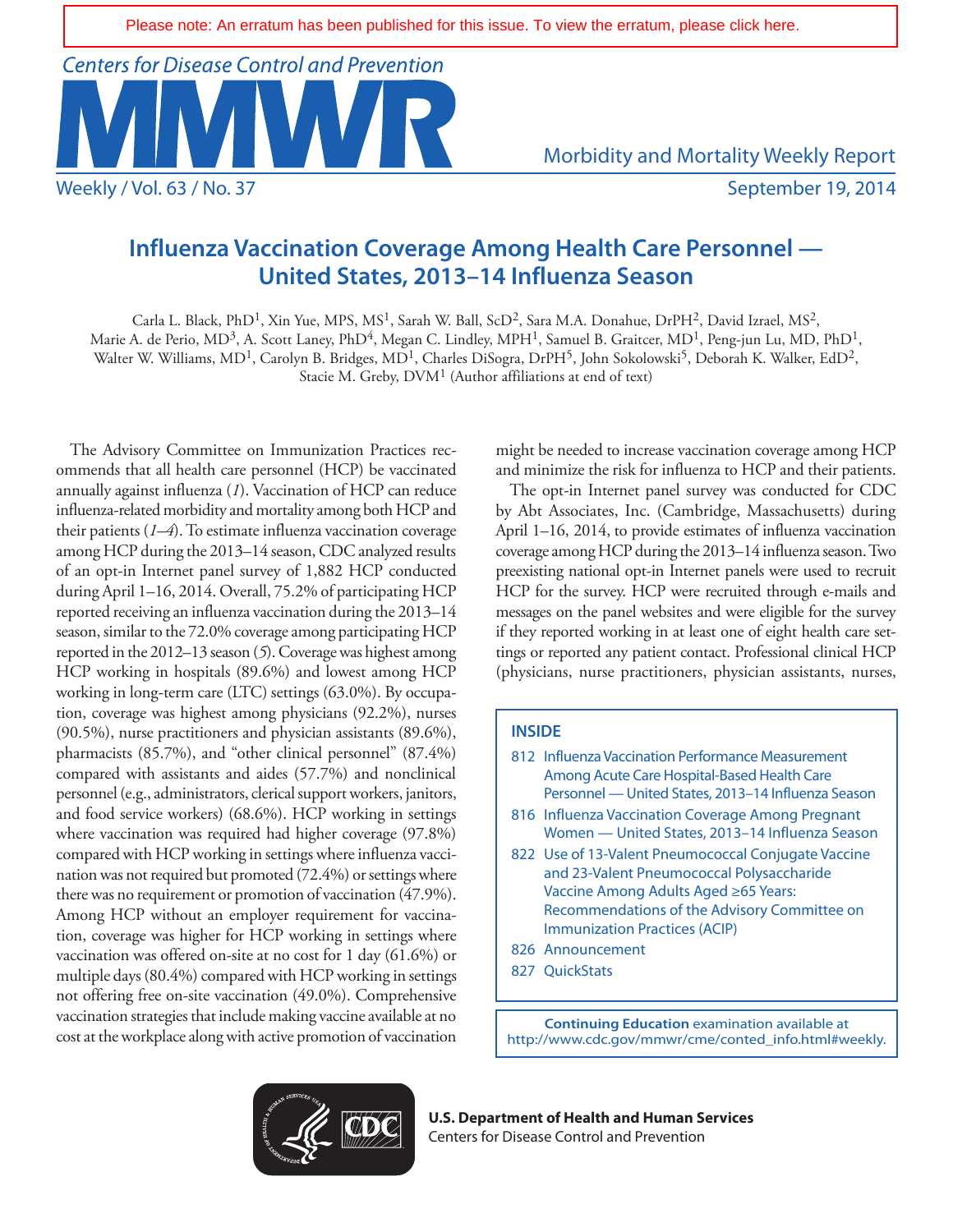dentists, pharmacists, allied health professionals, technicians, and technologists) were recruited from the current membership roster of Medscape, a medical website managed by WebMD Health Professional Network.\* Medscape's terms of service explicitly permit WebMD Professional Network to contact members about programming, including survey research; panelists receive an honorarium for completing surveys. HCP in other occupations (e.g., assistants, aides, administrators, clerical support workers, janitors, food service workers, and housekeepers) who met eligibility criterion were recruited for a health survey from general population Internet panels operated by or in partnership with Survey Sampling International (SSI) that provide panel members with online survey opportunities in exchange for nominal incentives.† Among the 2,054 HCP who entered the two panel survey sites and had eligible responses to the screening questions, 1,949 (94.9%) completed the survey.<sup>§</sup> Sixty-six respondents with completed surveys who reported working in "other health care settings" were excluded because examination of other survey responses indicated that they were either unlikely to have contact with patients or that their work setting was not one of the health care settings of interest for this analysis. One respondent was excluded because

of missing data for the question used to determine vaccination status, leaving a final analytic sample of 1,882 HCP.

Survey items included demographic characteristics, occupation type, work setting, self-reported influenza vaccination, and employer vaccination policies (vaccination requirements, vaccination availability at the workplace, and promotion of vaccination [including recognition, rewards, compensation, and free or subsidized vaccination]). Based on responses to the questionnaire, occupation type for HCP from both opt-in Internet panel sources were divided into seven groups for this analysis: physicians, nurse practitioners/physician assistants, nurses, pharmacists, assistants/aides, other clinical HCP, and nonclinical HCP. Work settings for HCP from both opt-in Internet panel sources were divided into four groups for this analysis: 1) hospitals, 2) ambulatory care/physician offices, 3) LTC settings, and 4) other clinical settings.<sup>9</sup> Respondents could specify working in more than one work setting. Sampling weights were calculated based on each occupation type by age, sex, race/ethnicity, work setting, and census region to represent the U.S. population of HCP. Vaccination coverage estimates

The *MMWR* series of publications is published by the Center for Surveillance, Epidemiology, and Laboratory Services, Centers for Disease Control and Prevention (CDC), U.S. Department of Health and Human Services, Atlanta, GA 30329-4027.

**Suggested citation:** [Author names; first three, then et al., if more than six.] [Report title]. MMWR 2014;63:[inclusive page numbers].

#### **Centers for Disease Control and Prevention**

Thomas R. Frieden, MD, MPH, *Director* Harold W. Jaffe, MD, MA, *Associate Director for Science* Joanne Cono, MD, ScM, *Director, Office of Science Quality*  Chesley L. Richards, MD, MPH, *Deputy Director for Public Health Scientific Services* Michael F. Iademarco, MD, MPH, *Director, Center for Surveillance, Epidemiology, and Laboratory Services*

#### **MMWR Editorial and Production Staff (Weekly)**

Charlotte K. Kent, PhD, MPH, *Acting Editor-in-Chief* John S. Moran, MD, MPH, *Editor* Teresa F. Rutledge, *Managing Editor* Douglas W. Weatherwax, *Lead Technical Writer-Editor* Jude C. Rutledge, *Writer-Editor*

Martha F. Boyd, *Lead Visual Information Specialist* Maureen A. Leahy, Julia C. Martinroe, Stephen R. Spriggs, Terraye M. Starr *Visual Information Specialists* Quang M. Doan, MBA, Phyllis H. King *Information Technology Specialists*

#### **MMWR Editorial Board**

William L. Roper, MD, MPH, Chapel Hill, NC, Chairman Matthew L. Boulton, MD, MPH, Ann Arbor, MI Virginia A. Caine, MD, Indianapolis, IN Jonathan E. Fielding, MD, MPH, MBA, Los Angeles, CA David W. Fleming, MD, Seattle, WA William E. Halperin, MD, DrPH, MPH, Newark, NJ King K. Holmes, MD, PhD, Seattle, WA

Timothy F. Jones, MD, Nashville, TN Rima F. Khabbaz, MD, Atlanta, GA Dennis G. Maki, MD, Madison, WI Patricia Quinlisk, MD, MPH, Des Moines, IA Patrick L. Remington, MD, MPH, Madison, WI William Schaffner, MD, Nashville, TN

<sup>\*</sup> Additional information available at [http://www.medscape.com.](http://www.medscape.com)<br>†Additional information available at <http://www.surveysampling.com>.<br>§A survey response rate requires specification of the denominator at each stage of sampling. During recruitment of an online opt-in survey sample, such as the Internet panels described in this report, these numbers are not available; therefore, a response rate cannot be calculated. Instead, the survey completion rate is provided.

<sup>¶</sup>Ambulatory care/physician's office included physicians' offices, medical clinics, and other nonhospital outpatient or ambulatory care settings. LTC settings included nursing homes, home health agencies, home health care settings, assisted living facilities, or other LTC settings. Other clinical setting included dental offices or clinics, pharmacies, laboratories, public health settings, health care education settings, emergency medical services settings, or other settings where clinical care or related services were provided to patients.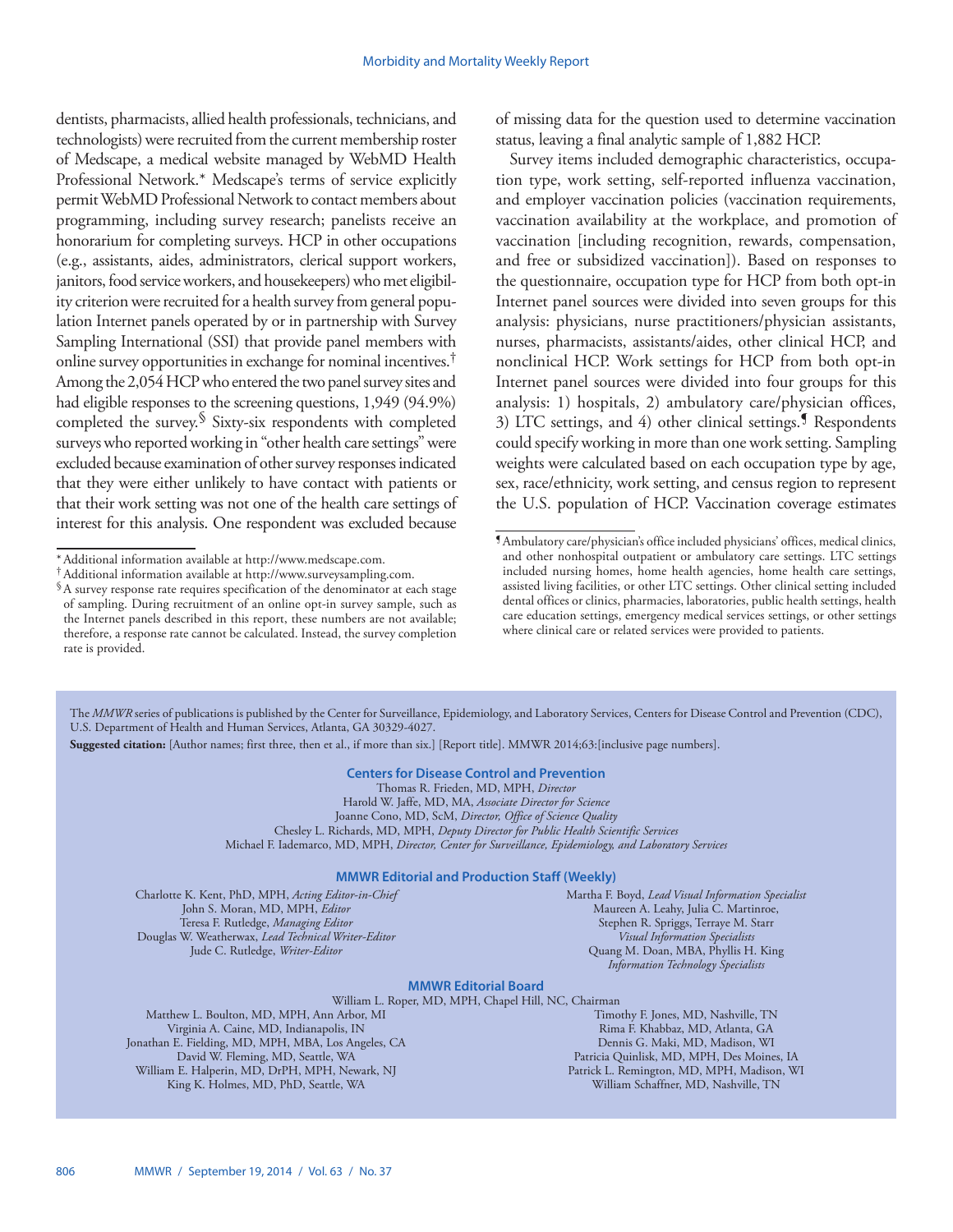#### What is already known on this topic?

The Advisory Committee on Immunization Practices recommends annual influenza vaccination for all health care personnel (HCP) to reduce influenza-related morbidity and mortality in health care settings. Estimates of overall HCP vaccination coverage were 66.9% for the 2011–12 season and 72.0% for the 2012–13 season.

#### What is added by this report?

Influenza vaccination coverage among HCP during the 2013–14 influenza season, assessed using an opt-in Internet panel survey, was 75.2%, similar to coverage for the 2012–13 season. Vaccination coverage was highest among physicians overall and HCP working in hospital settings; coverage was lowest among assistants/aides overall and HCP working in long-term care settings. Offering vaccination at the workplace at no cost was associated with higher vaccination coverage.

#### What are the implications for public health practice?

Comprehensive worksite intervention strategies that include vaccination promotion and convenient access to vaccination at no cost might increase vaccination coverage among HCP.

from opt-in Internet panel surveys completed for the 2010–11, 2011–12, 2012–13, and 2013–14 seasons were compared to assess trends over time. Similar methodology was used for all four influenza seasons, although Internet panels used to recruit both clinical and nonclinical HCP in 2010-11 differed from those used in subsequent years (*5–7*). Because the study sample was based on HCP from opt-in Internet panels rather than probability samples, no statistical tests were performed.\*\* Differences were noted when there was a difference of ≥5 percentage points between any estimates being compared.

Overall, 75.2% of HCP reported receiving an influenza vaccination during the 2013–14 season, an increase of 11.7 percentage points compared with the 2010–11 season estimate, but similar to the 72.0% coverage estimate reported in 2012–13 (Figure, Table 1). With the exception of LTC settings, coverage for the 2013–14 season was higher in all work settings compared with the 2010–11 and 2011–12 seasons (Figure). However, overall, only HCP working in hospital settings had an increase in coverage during the 2013–14 season compared with the 2012–13 season (Figure, Table 1). By occupation type, coverage during the 2013–14 season was 92.2% among physicians, 89.6% among nurse practitioners/physician assistants, 90.5% among nurses, 85.7% among pharmacists, 57.7% among assistants/aides, 87.4% among other clinical personnel, and 68.6% among nonclinical personnel (Table 1). Only nurses and other clinical personnel had increased coverage

**FIGURE. Percentage of health-care personnel (HCP)\* who received influenza vaccination, by work setting and occupation type — Internet panel survey, United States, 2010–11 through 2013–14 influenza seasons**



- \* Persons who work in a place where clinical care or related services were provided to patients, or whose work involves face-to-face contact with patients or who were ever in the same room as patients.
- † Ambulatory care (physician's office, medical clinic, and other ambulatory care setting).
- § Dentist's office or dental clinic, pharmacy, laboratory, public health setting, health care education setting, emergency medical services setting, or other setting where clinical care or related services was provided to patients.
- ¶ Included dentists for 2010–11 season.
- \*\* Individual data on pharmacists not collected before the 2012–13 season.
- <sup>††</sup> Allied health professionals, technicians, and technologists. Includes pharmacists for the 2010–11 and 2011–12 seasons.
- <sup>§§</sup> Administrative support staff or managers and nonclinical support staff (e.g., food service workers, housekeeping staff, maintenance staff, janitors, and laundry workers).

<sup>\*\*</sup> Additional information available at [http://www.aapor.org/opt\\_in\\_surveys\\_](http://www.aapor.org/opt_in_surveys_and_margin_of_error1.htm) [and\\_margin\\_of\\_error1.htm.](http://www.aapor.org/opt_in_surveys_and_margin_of_error1.htm)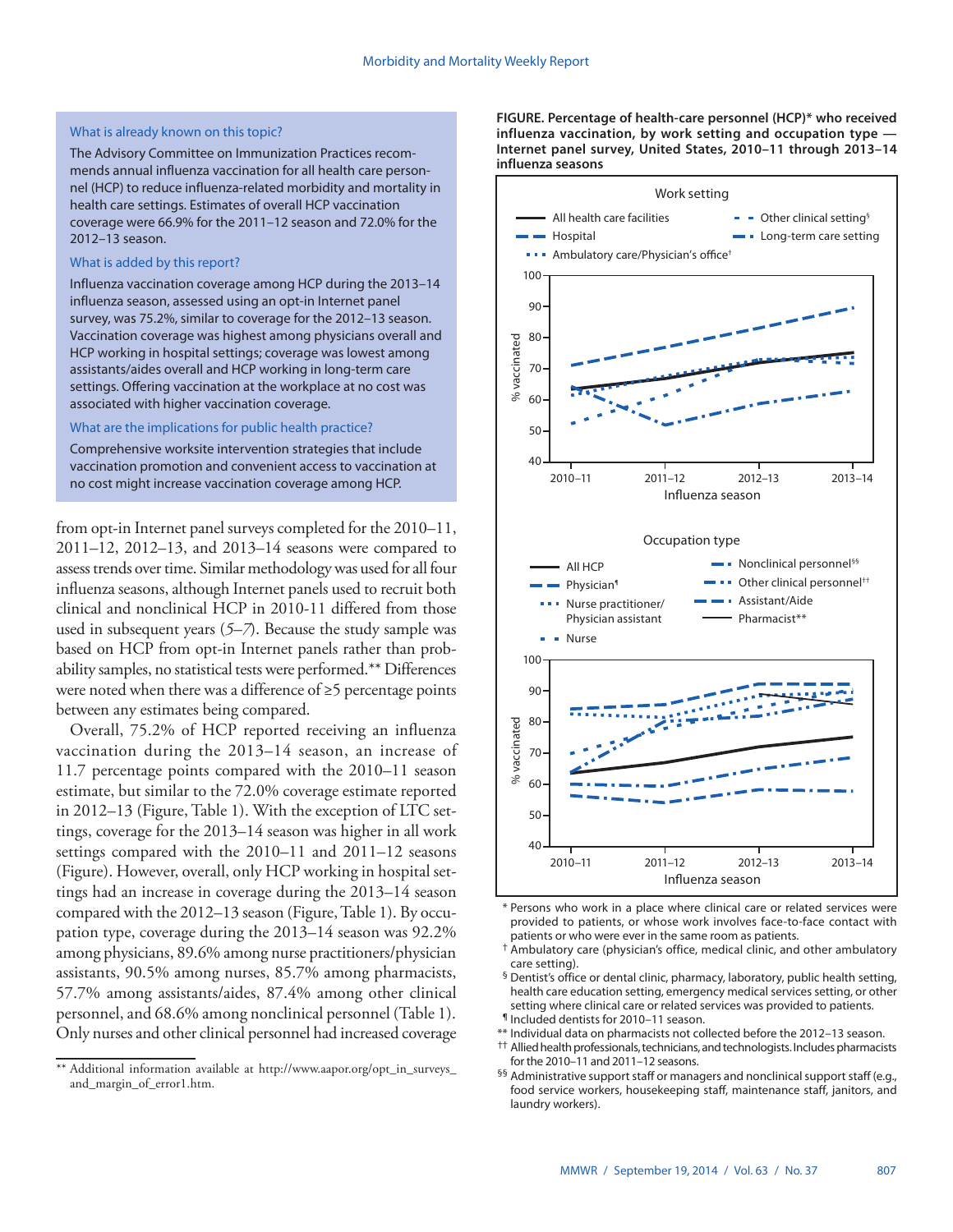|                                                    |               | $2012 - 13$             |                          |                          | Percentage-point        |                          |                                         |
|----------------------------------------------------|---------------|-------------------------|--------------------------|--------------------------|-------------------------|--------------------------|-----------------------------------------|
| Work setting <sup>†</sup> /<br><b>Occupation</b>   | No. in sample | Weighted % <sup>§</sup> | Weighted %<br>vaccinated | No. in sample            | Weighted % <sup>§</sup> | Weighted %<br>vaccinated | difference<br>2012-13 to<br>$2013 - 14$ |
| <b>Overall</b>                                     | 1,944         | 100.0                   | 72.0                     | 1,882                    | 100.0                   | 75.2                     | 3.2                                     |
| Hospital                                           | 961           | 38.1                    | 83.1                     | 880                      | 40.8                    | 89.6                     | 6.5                                     |
| Physician                                          | 209           | 6.3                     | 93.2                     | 185                      | 5.7                     | 93.1                     | $-0.1$                                  |
| NP/PA                                              | 50            | 1.3                     | 88.0                     | 42                       | 0.8                     | 97.6                     | 9.6                                     |
| Nurse                                              | 121           | 28.2                    | 86.5                     | 125                      | 27.5                    | 94.7                     | 8.2                                     |
| Pharmacist                                         | 44            | 0.6                     | 97.7                     | $-1$                     | $-1$                    | $-1$                     | <u>_</u> ¶                              |
| Assistant/Aide                                     | $-9$          | $-1$                    | $-1$                     | $\overline{\phantom{0}}$ | $-1$                    | $-9$                     | $-1$                                    |
| Other clinical personnel**                         | 328           | 25.1                    | 88.1                     | 271                      | 28.3                    | 92.3                     | 4.2                                     |
| Nonclinical personnel <sup>††</sup>                | 177           | 27.2                    | 79.5                     | 198                      | 29.2                    | 84.4                     | 4.9                                     |
| Ambulatory care/<br>Physician office <sup>§§</sup> | 636           | 32.9                    | 72.9                     | 649                      | 28.0                    | 73.7                     | 0.8                                     |
| Physician                                          | 221           | 9.4                     | 91.6                     | 250                      | 11.4                    | 91.6                     | 0.0                                     |
| NP/PA                                              | 94            | 2.9                     | 92.6                     | 98                       | 2.6                     | 89.8                     | $-2.8$                                  |
| <b>Nurse</b>                                       | 48            | 18.0                    | 79.9                     | 56                       | 19.4                    | 82.2                     | 2.3                                     |
| Pharmacist                                         | $-1$          | $-1$                    | $-1$                     | $-1$                     | $-1$                    | $-1$                     | $-1$                                    |
| Assistant/Aide                                     | $-1$          | $-1$                    | $-1$                     | ا __                     | $-1$                    | —¶                       | $-1$                                    |
| Other clinical personnel**                         | 163           | 22.2                    | 80.3                     | 125                      | 18.2                    | 78.9                     | $-1.4$                                  |
| Nonclinical personnel <sup>++</sup>                | 79            | 36.1                    | 58.6                     | 90                       | 40.7                    | 62.7                     | 4.1                                     |
| Long-term care setting<br>Physician                | 427<br>$-9$   | 22.8<br>—¶              | 58.9<br>__¶              | 364<br>$-1$              | 30.5<br>$-1$            | 63.0<br>$-9$             | 4.1<br>—¶                               |
| NP/PA                                              | $-9$          | —¶                      | $-1$                     | $\overline{\phantom{0}}$ | $-1$                    | $-9$                     | $-9$                                    |
| Nurse                                              | 32            | 7.5                     | 85.4                     | $-1$                     | $-1$                    | $-9$                     | $-1$                                    |
| Pharmacist                                         | $-1$          | $-1$                    | $-1$                     | $\overline{\phantom{0}}$ | $-1$                    | $-9$                     | $-1$                                    |
| Assistant/Aide                                     | 143           | 70.7                    | 54.7                     | 121                      | 60.9                    | 54.4                     | $-0.3$                                  |
| Other clinical personnel**                         | 52            | 4.1                     | 65.7                     | 47                       | 6.2                     | 89.4                     | 23.7                                    |
| Nonclinical personnel <sup>++</sup>                | 165           | 16.1                    | 60.8                     | 139                      | 22.6                    | 66.4                     | 5.6                                     |
| Other clinical setting <sup>11</sup>               | 237           | 15.1                    | 73.2                     | 327                      | 11.9                    | 71.7                     | $-1.5$                                  |
| Physician                                          | $-9$          | $-1$                    | $-1$                     | $-1$                     | $-1$                    | $-9$                     | $-1$                                    |
| NP/PA                                              | $-$           | $-1$                    | $\overline{\phantom{0}}$ | —¶                       | $-1$                    | —¶                       | $-1$                                    |
| <b>Nurse</b>                                       | $-1$          | $-1$                    | $-1$                     | $-1$                     | $-1$                    | $-9$                     | $-1$                                    |
| Pharmacist                                         | 61            | 2.2                     | 88.5                     | 64                       | 9.4                     | 87.6                     | $-0.9$                                  |
| Assistant/Aide                                     | __¶           | —¶                      | __¶                      | ___ ¶                    | $-1$                    | __¶                      | $-1$                                    |
| Other clinical personnel**                         | 74            | 25.5                    | 75.0                     | 167                      | 27.0                    | 82.0                     | 7.0                                     |
| Nonclinical personnel <sup>††</sup>                | 46            | 35.1                    | 56.7                     | 46                       | 34.3                    | 52.1                     | -4.6                                    |
| <b>Overall occupation</b>                          |               |                         |                          |                          |                         |                          |                                         |
| Physician                                          | 322           | 4.3                     | 92.3                     | 326                      | 4.1                     | 92.2                     | $-0.1$                                  |
| NP/PA                                              | 131           | 1.3                     | 88.5                     | 125                      | 0.9                     | 89.6                     | 1.1                                     |
| <b>Nurse</b>                                       | 202           | 19.4                    | 84.8                     | 203                      | 18.7                    | 90.5                     | 5.7                                     |
| Pharmacist                                         | 92            | 0.5                     | 89.1                     | 75                       | 1.3                     | 85.7                     | $-3.4$                                  |
| Assistant/Aide                                     | 178           | 24.7                    | 58.2                     | 152                      | 23.6                    | 57.7                     | -0.5                                    |
| Other clinical personnel**                         | 544           | 19.2                    | 81.9                     | 533                      | 19.3                    | 87.4                     | 5.5                                     |
| Nonclinical personnel <sup>††</sup>                | 449           | 30.2                    | 64.8                     | 445                      | 31.9                    | 68.6                     | 3.8                                     |

**TABLE 1. Percentage of health care personnel (HCP)\* who received influenza vaccination, by work setting and occupation — Internet panel survey, United States, 2012–13 and 2013–14 influenza seasons**

**Abbreviation:** NP/PA = nurse practitioner/physician assistant.

\* Persons who work in a place where clinical care or related services were provided to patients, or whose work involves face-to-face contact with patients or who were ever in the same room as patients.

† Respondents could specify working in more than one setting.

§ Weights were calculated based on each occupation type by age, sex, race/ethnicity, work setting, and census region to represent the U.S. population of HCP. Work setting and overall occupation are presented as weighted estimates of the total sample. Where the groups are stratified by work setting, the weighted estimates are presented for each subgroup within the group.

¶ Estimate suppressed because sample size was <30.

\*\* Allied health professionals, technicians, and technologists.

†† Administrative support staff or managers and nonclinical support staff (e.g., food service workers, housekeeping staff, maintenance staff, janitors, and laundry workers).

§§ Physician's offices, medical clinics, and other ambulatory care settings.

11 Dentist office or dental clinic, pharmacy, laboratory, public health setting, health care education setting, emergency medical services setting, or other settings where clinical care or related services was provided to patients.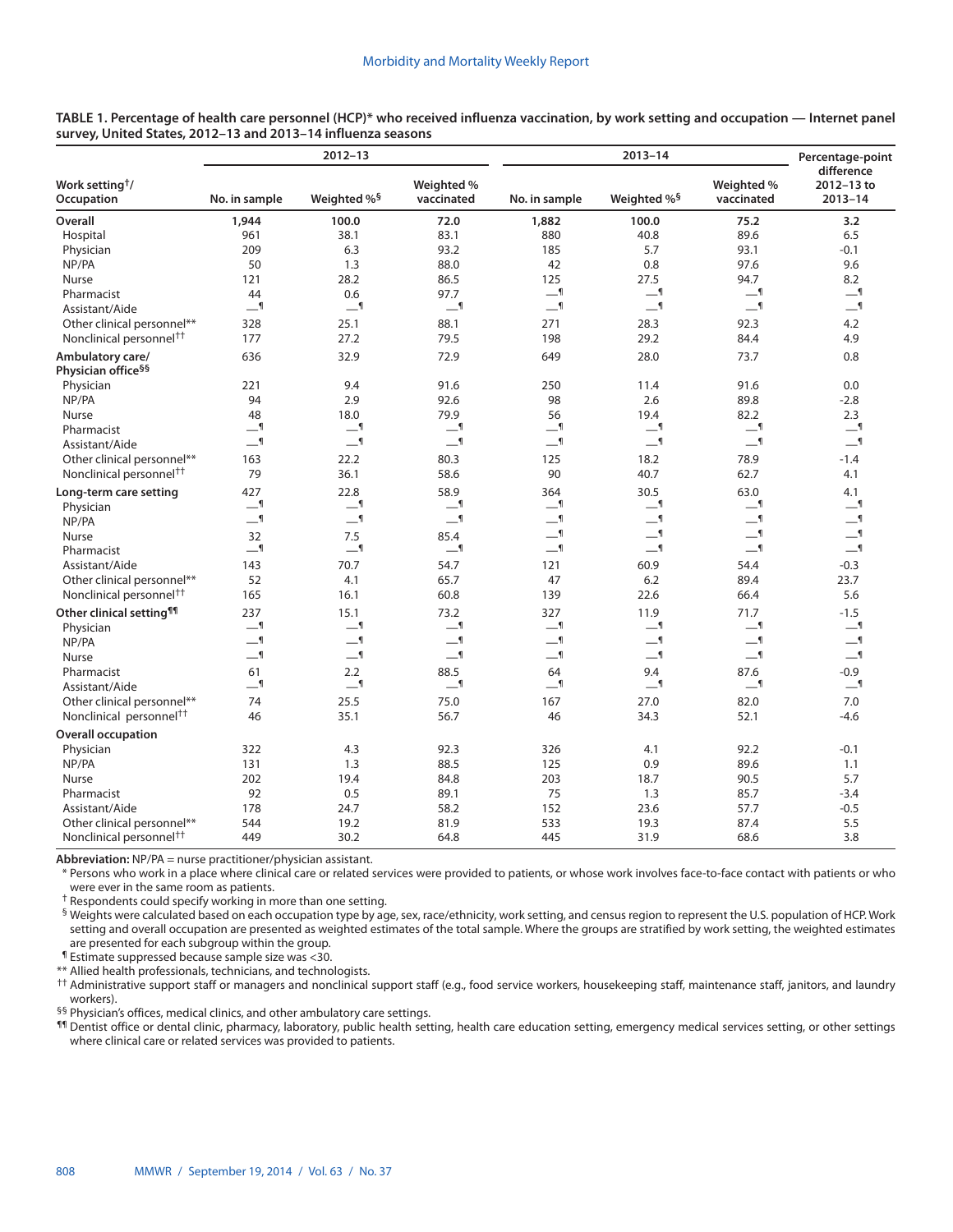compared with the 2012–13 season (90.5% versus 84.8% and 87.4% versus 81.9%, respectively).

During the 2013–14 season, influenza vaccination coverage was higher for HCP working in settings where vaccination was required (97.8%) compared with HCP working in settings where vaccination was not required but promoted (72.4%) or settings where there was no requirement or promotion (47.9%) (Table 2). Influenza vaccination coverage was above 96% in all work settings where vaccination was required, including LTC settings (Table 2). Thirty-six percent of HCP were required by their employer to be vaccinated, an increase from 13% during the 2010–11 season. HCP working in hospitals were more likely to be required to be vaccinated (58.2%) than those working in other settings (range =  $20.1\% - 33.6\%$ ), whereas HCP working in LTC settings were least likely to be required to be vaccinated (20.1%). HCP working in LTC settings were most likely to report that their employer neither required nor promoted vaccination (42.6%) compared with HCP working in other health care settings. In contrast, only 7.0% of HCP working in hospitals reported that their employer neither required nor promoted vaccination (Table 2).

The majority of vaccinated HCP (77.3%) reported receiving the vaccination at work. Among HCP without an employer requirement for vaccination, vaccination coverage among HCP

working in facilities that made vaccination available on-site at no cost for more than 1 day was 80.4%, compared with 61.6% in facilities that made vaccination available at no cost for 1 day only and 49.0% in facilities that did not provide influenza vaccination on-site or offered on-site vaccination but not at no cost (Table 2). On-site vaccination for more than 1 day at no cost was more likely to be available to HCP working in hospitals (75.1%) than to HCP working in ambulatory care settings (43.0%), other clinical settings (31.1%), and LTC settings (14.6%).

Among vaccinated HCP, the most common reasons given for vaccination were "To protect myself from flu" (43.5%), "My employer requires me to be vaccinated for flu" (25.5%), and "To protect patients from getting flu" (8.5%). Among unvaccinated HCP, the most common reasons given for not being vaccinated<sup>††</sup> were "I might get sick from the vaccine" (20.1%), "I don't think that flu vaccines work" (16.3%), and "I don't need it" (16.0%).

<sup>††</sup> Among respondents, 28.4% initially selected "I just don't want the vaccine" as their main reason for not being vaccinated. When these persons were asked in a follow-up question to identify a more specific reason for not wanting the vaccine, 28.0% replied "I don't think the ingredients in the vaccine are good for you," 27.8% said "I don't need it," 23.2% said "I might get sick from the vaccine," and 20.9% said "I don't think that flu vaccines work."

| TABLE 2. Percentage of health care personnel (HCP)* who received influenza vaccination, by work setting and vaccination requirements/ |
|---------------------------------------------------------------------------------------------------------------------------------------|
| availability status — Internet panel survey, United States, 2010-11 through 2013-14 influenza seasons                                 |

|                                                                                     | $2010 - 11$              |                               |                                | $2011 - 12$      |                              |                                | $2012 - 13$      |                |                                | $2013 - 14$      |                               |                                |
|-------------------------------------------------------------------------------------|--------------------------|-------------------------------|--------------------------------|------------------|------------------------------|--------------------------------|------------------|----------------|--------------------------------|------------------|-------------------------------|--------------------------------|
| <b>Vaccination status/</b><br><b>Work setting</b>                                   | No. in<br>sample         | Weighted<br>$\%$ <sup>+</sup> | Weighted<br>$\%$<br>vaccinated | No. in<br>sample | Weighted<br>$%$ <sup>+</sup> | Weighted<br>$\%$<br>vaccinated | No. in<br>sample | Weighted<br>%† | Weighted<br>$\%$<br>vaccinated | No. in<br>sample | Weighted<br>$\%$ <sup>+</sup> | Weighted<br>$\%$<br>vaccinated |
| Influenza vaccination requirement and vaccine promotion (2012-13 season definition) |                          |                               |                                |                  |                              |                                |                  |                |                                |                  |                               |                                |
| Required                                                                            | 230                      | 13.0                          | 98.1                           | 496              | 21.1                         | 93.7                           | 549              | 22.4           | 96.5                           | 738              | 35.5                          | 97.8                           |
| Hospital                                                                            | 121                      | 21.9                          | 98.1                           | 362              | 32.0                         | 95.2                           | 388              | 37.2           | 95.1                           | 520              | 58.2                          | 97.7                           |
| Ambulatory care/<br>Physician office <sup>§</sup>                                   | 76                       | 11.0                          | 96.2                           | 153              | 21.8                         | 95.5                           | 191              | 21.0           | 99.8                           | 252              | 33.6                          | 96.4                           |
| Long-term care                                                                      | $-1$                     | $-9$                          | $-9$                           | 45               | 10.4                         | 86.1                           | 61               | 13.0           | 95.8                           | 88               | 20.1                          | 98.4                           |
| Other clinical<br>setting**                                                         | $\overline{\phantom{0}}$ | $-1$                          | $-9$                           | $-1$             | $-1$                         | $-9$                           | 38               | 10.7           | 100.0                          | 88               | 29.3                          | 99.5                           |
| No requirement<br>but promotion <sup>††</sup>                                       | 320                      | 17.2                          | 64.8                           | 390              | 16.1                         | 75.4                           | 901              | 43.1           | 76.9                           | 764              | 38.6                          | 72.4                           |
| Hospital                                                                            | 141                      | 22.3                          | 62.0                           | 255              | 21.6                         | 75.4                           | 456              | 49.7           | 78.1                           | 307              | 34.8                          | 79.8                           |
| Ambulatory care/<br>Physician office <sup>§</sup>                                   | 88                       | 13.9                          | 60.2                           | 106              | 15.3                         | 70.0                           | 273              | 41.2           | 80.1                           | 247              | 40.2                          | 73.6                           |
| Long-term care                                                                      | 31                       | 18.1                          | 71.9                           | 62               | 14.0                         | 77.7                           | 183              | 35.0           | 67.0                           | 149              | 37.3                          | 61.5                           |
| Other clinical<br>setting**                                                         | 60                       | 11.0                          | 71.8                           | 30               | 8.9                          | 94.9                           | 134              | 49.9           | 85.7                           | 164              | 43.7                          | 71.9                           |
| No requirement or<br>promotion                                                      | 1,373                    | 69.9                          | 56.7                           | 1,450            | 62.8                         | 55.2                           | 487              | 34.5           | 50.4                           | 378              | 25.6                          | 47.9                           |
| Hospital                                                                            | 352                      | 55.8                          | 64.2                           | 566              | 46.4                         | 65.0                           | 115              | 13.1           | 67.7                           | 53               | 7.0                           | 70.3                           |
| Ambulatory care/<br>Physician office <sup>§</sup>                                   | 490                      | 75.1                          | 56.5                           | 486              | 62.9                         | 57.0                           | 170              | 37.9           | 50.4                           | 150              | 26.2                          | 44.5                           |
| Long-term care                                                                      | 173                      | 73.2                          | 58.2                           | 343              | 75.6                         | 41.4                           | 179              | 52.0           | 45.0                           | 127              | 42.6                          | 47.7                           |
| Other clinical<br>setting**                                                         | 358                      | 86.2                          | 48.4                           | 225              | 84.0                         | 56.5                           | 65               | 39.5           | 50.2                           | 75               | 26.9                          | 41.0                           |

See table footnotes on page 810.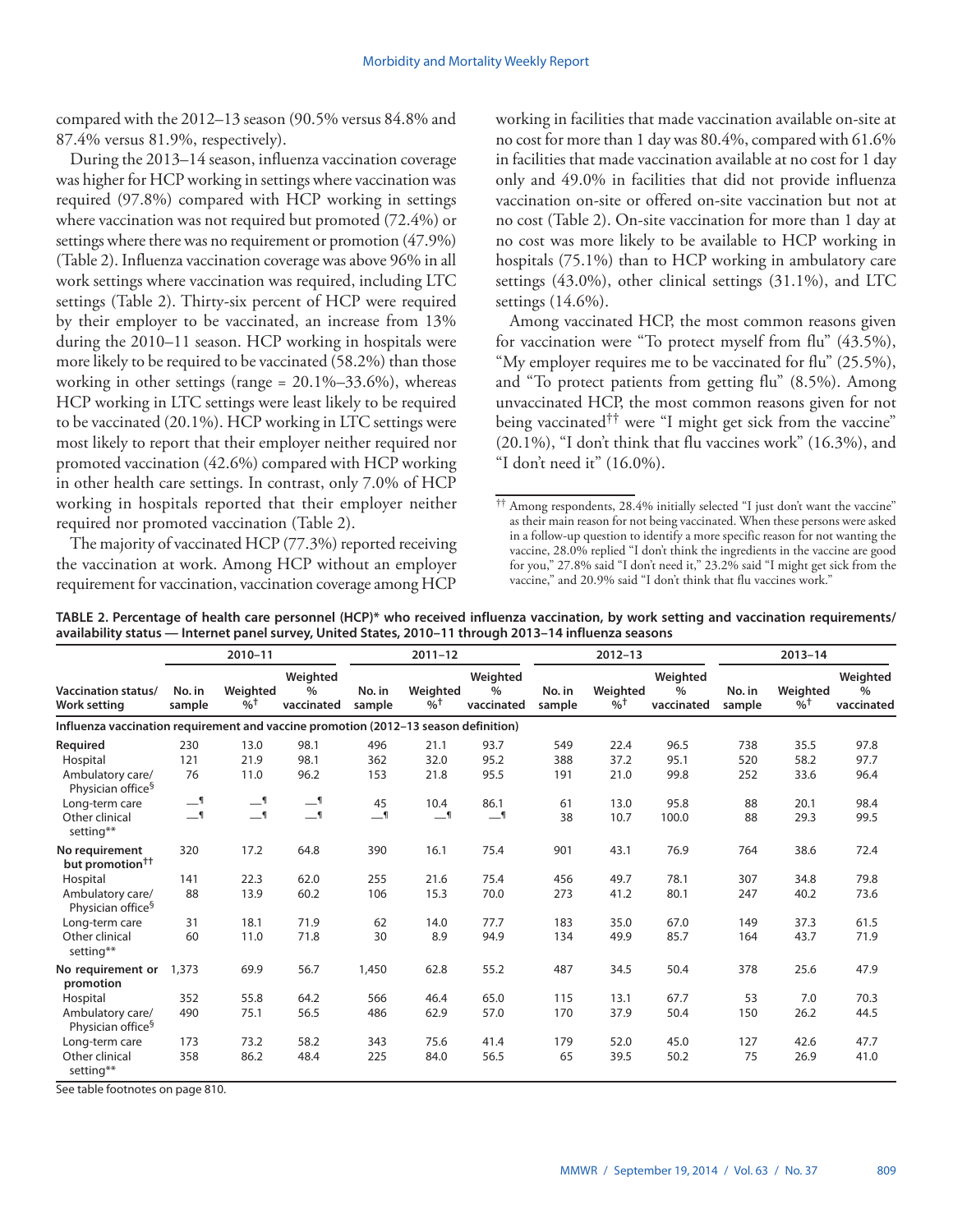| TABLE 2. (Continued) Percentage of health care personnel (HCP)* who received influenza vaccination, by work setting and vaccination |  |
|-------------------------------------------------------------------------------------------------------------------------------------|--|
| requirements/availability status — Internet panel survey, United States, 2010–11 through 2013–14 influenza seasons                  |  |

|                                                          | 2010-11          |                               |                                | $2011 - 12$      |                               |                                |                  | $2012 - 13$                   |                                | $2013 - 14$      |                |                                |
|----------------------------------------------------------|------------------|-------------------------------|--------------------------------|------------------|-------------------------------|--------------------------------|------------------|-------------------------------|--------------------------------|------------------|----------------|--------------------------------|
| <b>Vaccination status/</b><br><b>Work setting</b>        | No. in<br>sample | Weighted<br>$\%$ <sup>+</sup> | Weighted<br>$\%$<br>vaccinated | No. in<br>sample | Weighted<br>$\%$ <sup>+</sup> | Weighted<br>$\%$<br>vaccinated | No. in<br>sample | Weighted<br>$\%$ <sup>+</sup> | Weighted<br>$\%$<br>vaccinated | No. in<br>sample | Weighted<br>%† | Weighted<br>$\%$<br>vaccinated |
| Influenza vaccination available at no cost <sup>§§</sup> |                  |                               |                                |                  |                               |                                |                  |                               |                                |                  |                |                                |
| For more than<br>1 day <sup>¶</sup>                      | 1,095            | 60.1                          | 69.6                           | 971              | 44.2                          | 71.6                           | 658              | 36.7                          | 80.5                           | 542              | 38.9           | 80.4                           |
| Hospital                                                 | 436              | 86.5                          | 69.0                           | 598              | 69.7                          | 72.3                           | 382              | 59.4                          | 81.9                           | 261              | 75.1           | 82.0                           |
| Ambulatory care/<br>Physician office <sup>9</sup>        | 385              | 62.4                          | 70.4                           | 314              | 41.8                          | 70.0                           | 189              | 35.2                          | 82.3                           | 183              | 43.0           | 80.7                           |
| Long-term care                                           | 121              | 55.4                          | 71.0                           | 124              | 22.8                          | 61.2                           | 115              | 19.8                          | 74.8                           | 63               | 14.6           | 71.6                           |
| Other clinical<br>setting**                              | 153              | 27.9                          | 69.3                           | 88               | 30.1                          | 87.1                           | 85               | 32.0                          | 84.3                           | 107              | 31.1           | 85.0                           |
| 1 day only <sup>11</sup>                                 | 64               | 4.8                           | 46.0                           | 245              | 15.1                          | 59.9                           | 227              | 12.7                          | 67.6                           | 169              | 11.8           | 61.6                           |
| Hospital                                                 | $-1$             | $-1$                          | $-1$                           | 104              | 14.9                          | 60.1                           | 89               | 15.8                          | 66.3                           | 43               | 10.0           | 55.6                           |
| Ambulatory care/<br>Physician office <sup>§</sup>        | $-1$             | $-1$                          | $-9$                           | 82               | 15.8                          | 52.8                           | 88               | 11.8                          | 80.1                           | 76               | 17.0           | 69.3                           |
| Long-term care                                           | $-1$             | $-1$                          | $-1$                           | 48               | 14.9                          | 53.2                           | 58               | 12.9                          | 49.7                           | 43               | 12.5           | 54.1                           |
| Other clinical<br>setting**                              | $-1$             | —¶                            | $-1$                           | 40               | 13.6                          | 89.7                           | $-1$             | —¶                            | $-9$                           | 31               | 9.2            | 72.9                           |
| Not available***                                         | 529              | 35.0                          | 40.4                           | 622              | 40.7                          | 45.0                           | 510              | 50.6                          | 53.1                           | 433              | 49.3           | 49.0                           |
| Hospital                                                 | 41               | 9.4                           | 33.9                           | 120              | 15.5                          | 56.9                           | 102              | 24.9                          | 67.9                           | 56               | 15.0           | 74.5                           |
| Ambulatory care/<br>Physician office§                    | 175              | 32.9                          | 28.7                           | 197              | 42.4                          | 51.3                           | 168              | 53.0                          | 51.6                           | 138              | 40.0           | 39.1                           |
| Long-term care                                           | 67               | 37.0                          | 51.4                           | 231              | 62.3                          | 39.1                           | 193              | 67.3                          | 47.8                           | 170              | 72.9           | 50.6                           |
| Other clinical<br>setting**                              | 246              | 67.8                          | 42.2                           | 125              | 56.3                          | 39.4                           | 89               | 59.8                          | 60.7                           | 101              | 59.7           | 45.1                           |

\* Persons who work in a place where clinical care or related services were provided to patients, or whose work involves face-to-face contact with patients or who were ever in the same room as patients.

† Weights were calculated based on each occupation type by age, sex, race/ethnicity, work setting, and census region to represent the U.S. population of HCP. Requirement status and vaccine availability are presented as weighted estimates of the total sample. Where the groups are stratified by work setting, the estimates are presented as weighted estimates of the subsample of each work setting subgroup.

§ Physician's offices, medical clinics, and other ambulatory care settings.

¶ Estimate suppressed because sample size was <30.

\*\* Dentist office or dental clinic, pharmacy, laboratory, public health setting, health care education setting, emergency medical services setting, or other setting where clinical care or related services was provided to patients.

†† Influenza vaccination was promoted among employees through public identification of vaccinated persons, financial incentives or rewards to groups of employees, competition among units or care areas, free or subsidized cost of vaccination, reminders, publicizing of the number or percentage of employees receiving vaccination, and special events.

<sup>§§</sup> Restricted to respondents without a requirement for vaccination. In the 2013-14 season, 87.9% of HCP with a requirement for vaccination had vaccination available onsite at no cost for at least 1 day. Vaccination coverage among HCP with a vaccination requirement was >96%, regardless of workplace availability of vaccination. ¶¶ Question only asked of those reporting influenza vaccinations offered on-site during this influenza season.

\*\*\* Influenza vaccination not offered on-site during the influenza season or offered on-site but not available at no cost to employees.

#### **Discussion**

The overall HCP influenza vaccination coverage estimate for the 2013–14 season was 75.2%, similar to the estimate of 72.0% from the previous influenza season, but higher than the estimates of 63.5% and 66.9% observed for the 2010–11 and 2011–12 seasons, respectively (*5–7*). As in the 2012–13 season, coverage during the 2013–14 season was >90% for two groups of HCP: physicians, regardless of the settings in which they worked, and HCP with an employer requirement to be vaccinated, regardless of work setting.

The results of this survey showed that higher vaccination coverage among HCP was associated with employer vaccination requirements, vaccination promotion, and access to vaccination at the workplace at no cost for more than 1 day. Vaccination at the worksite, the most common place of vaccination reported by HCP in this survey, has been associated with higher seasonal vaccination coverage among HCP (*8*). This study found that coverage of 80.4% was achieved in the absence of a vaccination requirement among HCP working in facilities where free on-site vaccination was available for more than 1 day. However, 49.3% of HCP without a requirement to be vaccinated worked in locations that either did not offer vaccination on-site, or if offered, did not make vaccination available at no cost. These results indicate that a comprehensive strategy that includes promotion of vaccination along with easy access to vaccination at no cost on multiple days might increase HCP vaccination coverage.

Consistent with the previous two seasons, coverage among HCP working in LTC settings was the lowest among the work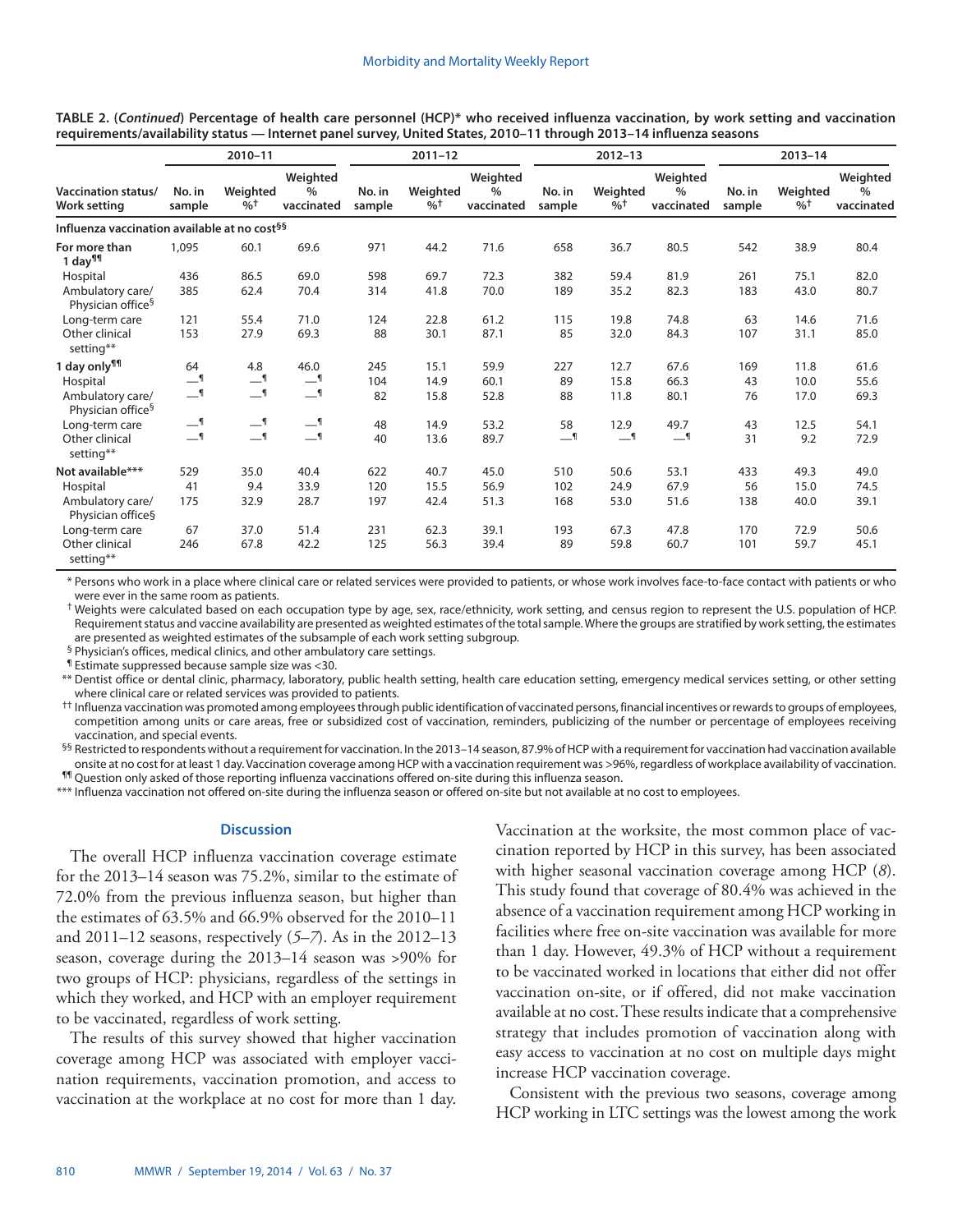settings examined. This might be attributable to several factors. The majority of surveyed HCP working in LTC settings were assistants or aides, the occupational group with the lowest coverage in this analysis. HCP working in LTC settings also were most likely to report that their employer neither required nor promoted vaccination and least likely to report that their employer made vaccination available at no cost for multiple days. Influenza vaccination of HCP in LTC settings is important given that influenza vaccine effectiveness is generally lowest in the elderly, making vaccination of close contacts even more critical (*3*). In addition, multiple studies have demonstrated that vaccination of HCP in LTC settings confers a health benefit to patients, including reduced risk for mortality (*2–4*).

The findings in this report are subject to at least six limitations. First, the findings might differ from those based on the National Health Interview Survey (NHIS), a probability-based survey that might be more representative of the general HCP personnel population. Influenza vaccination coverage among HCP from the opt-in Internet panel survey differed from the population-based sample in the NHIS in the 2009–10 through 2011–12 seasons (e.g., 66.9% influenza vaccination coverage among HCP in the opt-in Internet panel survey versus 62.4% in the NHIS for the 2011–12 season) (*9*). Additional comparisons with NHIS and other available data sources over multiple seasons are needed to determine whether the more timely opt-in Internet panel survey estimates, despite sampling differences, provide valid assessments of trends. Second, the sample was not randomly selected from HCP in the United States. The optin Internet panel survey used a nonprobability sample of volunteer HCP members of the Medscape and SSI Internet panels and did not include HCP without Internet access. Despite poststratification weighting, the results based on this nonprobability sample might not be representative of the HCP population in the United States. Noncoverage and nonresponse bias might remain even after weighting adjustments. Third, all results were based on self-report and were not verified by employment or medical records. Self-report of vaccination might be subject to recall bias. Fourth, the wording of the questions used to ascertain vaccination promotion in the 2012–13 and 2013–14 surveys differed from previous surveys; therefore, the vaccination promotion trend might not be comparable across survey years. Fifth, the 2011–12 through 2013–14 opt-in Internet panel survey might not be directly comparable with the 2010–11 opt-in Internet panel survey because different methods of recruitment were used for the 2010–11 season. Whereas the same two opt-in Internet panels were used for the 2011–12 through 2013–14 surveys, the majority of HCP in the 2010–11 survey were recruited from a population-based Internet research panel that was supplemented with respondents from opt-in medical specialty and general population Internet panels that differed from those used in subsequent years (*5–7*). Sixth, the definitions of some occupational groups differ across survey years; dentists were included with physicians

in the 2010-11 survey, and pharmacists were included with "other clinical personnel" prior to the 2012–13 survey. Finally, the definitions of HCP, occupation type, and work setting used in this opt-in Internet panel survey vary from definitions used in other surveys of vaccination coverage; therefore, results might not be comparable.

The *Guide to Community Preventive Services*§§ provides guidance on effective evidence-based interventions to increase the use of influenza vaccination. Higher vaccination coverage and increased use of vaccination requirements and promotion in hospitals compared with other settings might be partly attributable to the Centers for Medicare & Medicaid Services requirement to report HCP influenza vaccination levels as part of the Hospital Inpatient Quality Reporting Program (*10*). The results of this report indicate that higher HCP vaccination coverage was associated with employer requirements for vaccination. In the absence of vaccination requirements, expanding the number of health care facilities offering vaccination onsite, over multiple days, and at no cost might help sustain and improve influenza vaccination coverage among HCP.

#### **References**

- 1. CDC. Immunization of health-care personnel: recommendations of the Advisory Committee on Immunization Practices (ACIP). MMWR 2011;60(No. RR-7).
- 2. Carman WF, Elder WG, Wallace LA, et al. Effects of influenza vaccination of health-care workers on mortality of elderly people in long-term care: a randomized controlled trial. Lancet 2000;355:93–7.
- 3. Hayward AC, Harling R, Wetten S, et al. Effectiveness of an influenza vaccine programme for care home staff to prevent death, morbidity, and health service use among residents: cluster randomised controlled trial. BMJ 2006;333:1241.
- 4. Lemaitre M, Meret T, Rothan-Tondeur M, et al. Effect of influenza vaccination of nursing home staff on mortality of residents: a clusterrandomized trial. J Am Geriatr Soc 2009;57:1580–6.
- 5. CDC. Influenza vaccination coverage among health-care personnel— United States, 2012–13 influenza season. MMWR 2013;62:781–6.
- 6. CDC. Influenza vaccination coverage among health-care personnel— United States, 2011–12 influenza season. MMWR 2012;61:753–7.
- 7. CDC. Influenza vaccination coverage among health-care personnel—2010–11 influenza season, United States. MMWR 2011;60:1073–7.
- 8. Harris K, Maurer J, Black C, Euler G, Kadiyala S. Workplace efforts to promote influenza vaccination among healthcare personnel and their association with uptake during the 2009 pandemic influenza A (H1N1). Vaccine 2011;29:2978–85.
- 9. CDC. Surveillance of influenza vaccination coverage—United States, 2007–08 through 2011–12 influenza seasons. MMWR 2013;62(No. SS-04).
- 10. Lindley MC, Bridges CB, Strikas RA, et al. Influenza vaccination coverage among acute care hospital-based health care personnel—United States, 2013–14 influenza season. MMWR 2014;63:812–5.

<sup>§§</sup> Additional information available at [http://www.thecommunityguide.org/](http://www.thecommunityguide.org/vaccines/index.html) [vaccines/index.html.](http://www.thecommunityguide.org/vaccines/index.html)

<sup>1</sup>Immunization Services Division, National Center for Immunization and Respiratory Diseases, CDC; 2Abt Associates Inc., Cambridge, MA; 3Division of Surveillance, Hazard Evaluations, and Field Studies, National Institute for Occupational Safety and Health, CDC; <sup>4</sup>Division of Respiratory Disease Studies, National Institute for Occupational Safety and Health, CDC; <sup>5</sup>Abt SRBI, New York, NY (Corresponding author: Carla L. Black, [cblack2@cdc.gov,](mailto:cblack2@cdc.gov) 404-639-8436)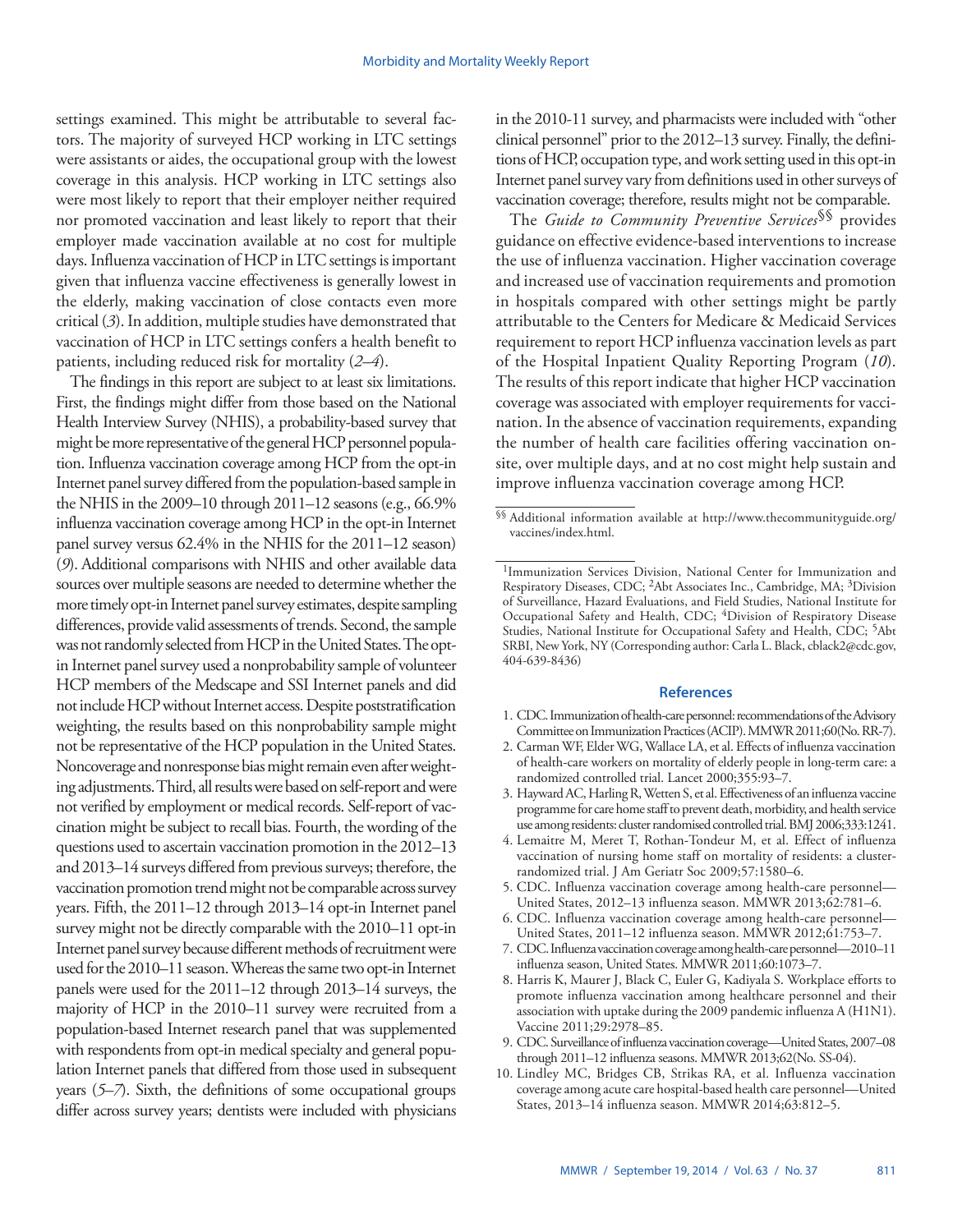Morbidity and Mortality Weekly Report

## <span id="page-7-0"></span>**Influenza Vaccination Performance Measurement Among Acute Care Hospital-Based Health Care Personnel — United States, 2013–14 Influenza Season**

Megan C. Lindley, MPH<sup>1</sup>, Carolyn B. Bridges, MD<sup>1</sup>, Raymond A. Strikas, MD<sup>1</sup>, Elizabeth J. Kalayil, MPH<sup>1</sup>, LaDora O. Woods<sup>1</sup>, Daniel Pollock, MD2, Dawn Sievert, PhD2 (Author affiliations at end of text)

Annual influenza vaccination is recommended for all health care personnel (HCP) (*1*). In August 2011, the Centers for Medicare and Medicaid Services (CMS) published a final rule requiring acute care hospitals that participate in its Hospital Inpatient Quality Reporting Program to report HCP influenza vaccination data through the National Healthcare Safety Network (NHSN) beginning January 1, 2013 (*2*). Data reported by 4,254 acute care hospitals, covering the period October 1, 2013, through March 31, 2014, were analyzed to collect estimates of the proportion of HCP vaccinated nationally and by state for three groups: 1) employees, 2) licensed independent practitioners (LIPs), and 3) adult students/trainees and volunteers. Overall in the United States, 81.8% of hospital-based HCP were reported vaccinated, with the highest proportion (86.1%) among employees and the lowest (61.9%) among LIPs. The proportion reported vaccinated varied widely by state, with ranges of 69.0%–97.6% for employees, 33.8%–93.6% for LIPs, and 50.3%–96.3% for adult students/trainees and volunteers. Public reporting of vaccination data has been shown to increase HCP influenza vaccination coverage (*3*). These new NHSN data provide a baseline for measuring changes in future hospital-based reporting of HCP influenza vaccination.

NHSN is a secure, voluntary, web-based surveillance system managed by CDC, which allows NHSN participants in health care facilities to track and analyze data on health care–associated infection and prevention practices to determine the incidence of adverse events by facility, identify trends, and undertake local quality improvement activities to reduce health care-associated infection and associated adverse events (*4*). Data in this analysis were reported by NHSN participants in 4,254 acute care hospitals in 50 states and the District of Columbia. Hospitals reported data for three mutually exclusive HCP groups, regardless of clinical responsibility or patient contact: employees, LIPs, and adult students/trainees and volunteers (Box). For each group, hospitals reported the number of HCP who physically worked in the facility for at least 1 day from October 1, 2013, through March 31, 2014.

For HCP working in the hospital during the reporting period, NHSN participants reported one of four vaccination statuses: vaccinated, medically contraindicated, declined vaccination, or unknown. Vaccinated HCP were subdivided into

two separately reported groups: those vaccinated at the facility where they worked, and those who provided written attestation or documentation of receiving vaccination elsewhere (e.g., physician's office, pharmacy, or other retail location). HCP were considered contraindicated for influenza vaccination if they ever had a severe hypersensitivity reaction (e.g., anaphylaxis) to eggs or another vaccine component or had Guillain-Barré syndrome within 6 weeks of a previous influenza vaccination. HCP refusing vaccination for any other reason were reported as declining, and HCP not meeting the definition for any other vaccination status were reported as unknown. Because influenza vaccine might be available as early as July in some years, CDC instructed NHSN participants to report all vaccinations received from October 1 or when vaccine became available at their facility, whichever was earlier, through March 31.

Data were aggregated for all hospitals within a state and analyzed to calculate proportions of HCP reported as vaccinated for each of the three HCP groups by state and nationally. The proportion vaccinated was expressed as a percentage calculated as the number of HCP vaccinated at their facility plus the number who provided documentation of vaccination elsewhere, divided by the total number of HCP in that group, and multiplied by 100. The measure denominator included HCP with unknown vaccination status because ability to track and report HCP vaccination status is an important component of this performance measure. Aggregating vaccination data across facilities mitigated the effect of wide ranges among states in the number of reporting hospitals and the number of HCP working in those hospitals.

Overall in the United States, 81.8% of hospital-based HCP included in NHSN data reported receiving influenza vaccination during the 2013–14 influenza season, ranging from 62.4% in New Jersey to 96.4% in Maryland (Table). The reported proportion of HCP vaccinated was highest among employees (86.1%) and lowest among LIPs (61.9%); among adult students/trainees and volunteers, 79.9% were reported vaccinated. Similar patterns were noted at the state level, although in 10 states, the proportion of adult students/trainees and volunteers vaccinated was equal to or higher than the proportion among employees. The proportion vaccinated was lowest among LIPs in all but three states. Among LIPs, 35.0% had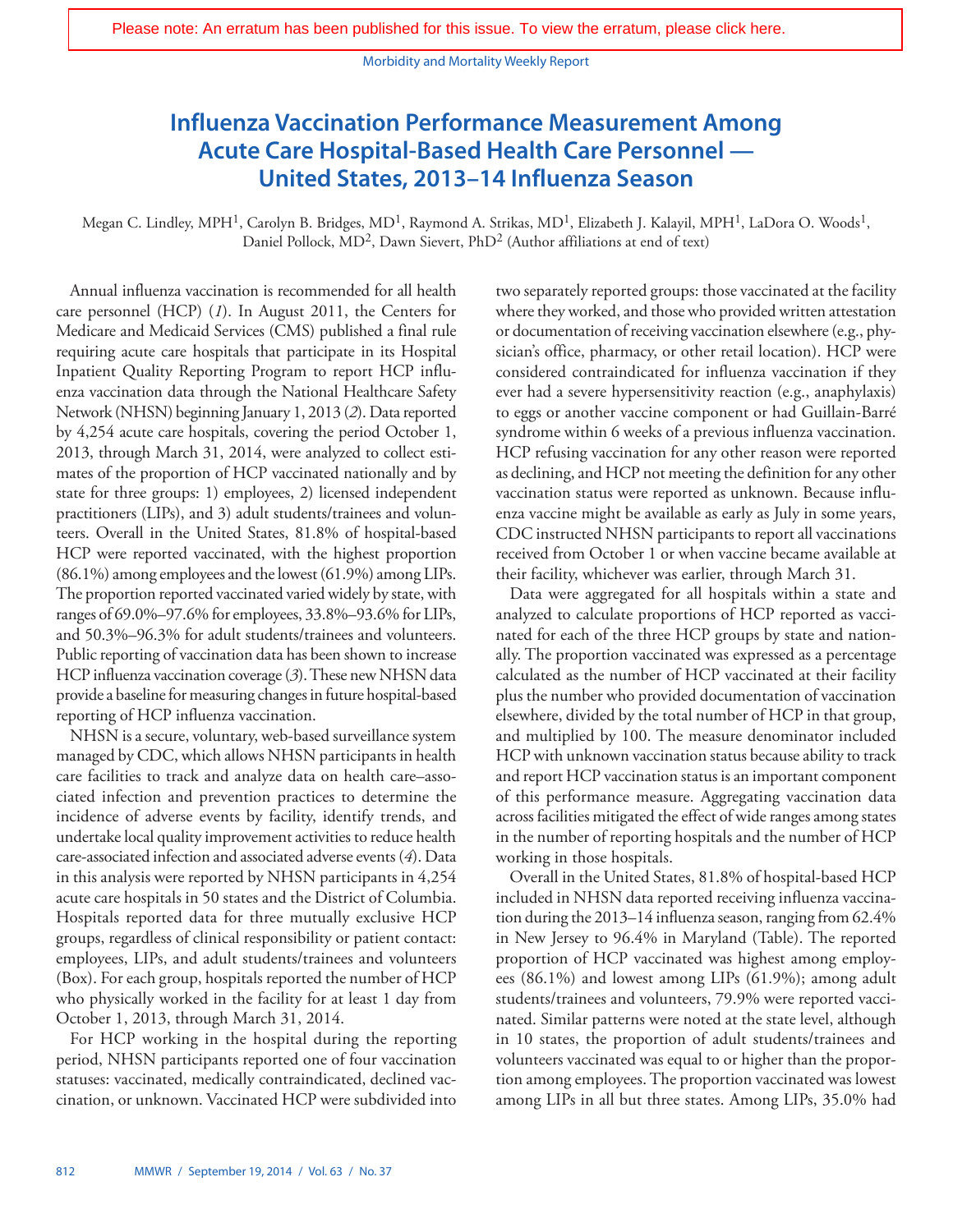**BOX. Definitions of health care personnel groups for National Healthcare Safety Network reporting — United States, 2013–14 influenza season** 

#### **Employees**

All persons directly employed by the health care facility (i.e., receiving a direct paycheck from facility).

### **Licensed independent practitioners**

Physicians, advanced practice nurses, and physician assistants who are affiliated with the health care facility, but are not directly employed by it.

#### **Adult students/trainees and volunteers**

Medical, nursing, or other health professional students, interns, medical residents, or volunteers aged ≥18 years who are affiliated with the health care facility, but are not directly employed by it.

unknown vaccination status compared with 5.5% of employees and 16.5% of adult students/trainees and volunteers.

The proportion reported vaccinated varied widely by state for all HCP groups: 69.0%–97.6% for employees, 33.8%–93.6% for LIPs, and 50.3%–96.3% for adult students/trainees and volunteers. NHSN participants in 13 states reported that 90% or more of hospital-based HCP overall were vaccinated. Vaccination of ≥90% of employees was reported by participants in 17 states, of LIPs by participants in two states, and of adult students/trainees and volunteers by participants in 11 states. A higher proportion of NHSN participants in states in the Midwest reported ≥90% of employees and HCP were vaccinated compared with other U.S. Census regions; this difference was less pronounced for adult students/trainees and volunteers. Only participants in the District of Columbia and Maryland reported vaccination of ≥90% of HCP in all three groups.

#### **Discussion**

For the 2013–14 influenza season, NHSN reports showed 81.8% of acute care hospital-based HCP received influenza vaccination. The reported proportion of HCP vaccinated was highest among employees and lowest among LIPs, and varied by state. Just over one quarter of states reached the *Healthy People 2020* (HP2020) target of 90% influenza vaccination among HCP (*5*) in their hospitals. NHSN performance measurement data also revealed challenges in tracking LIP vaccination status, indicating additional work is needed for hospitals to accurately track vaccination of all HCP.

The Advisory Committee on Immunization Practices defines HCP as "all paid and unpaid persons working in health care settings who have the potential for exposure to patients and/or

**TABLE. Proportion of health care personnel (HCP) reported vaccinated for influenza by reporting acute care hospitals, by personnel group and state — National Healthcare Safety Network, United States, 2013–14 influenza season**

| <b>State</b>         | $%$ of<br>employees | $%$ of<br>licensed<br>independent trainees and<br>practitioners | % of adult<br>students/<br>volunteers | % of<br>all HCP |
|----------------------|---------------------|-----------------------------------------------------------------|---------------------------------------|-----------------|
| Alabama              | 76.5                | 40.8                                                            | 78.6                                  | 72.2            |
| Alaska               | 78.7                | 55.9                                                            | 53.1                                  | 72.8            |
| Arizona              | 82.0                | 62.7                                                            | 70.6                                  | 76.8            |
| Arkansas             | 88.0                | 44.3                                                            | 78.1                                  | 82.4            |
| California           | 83.4                | 62.3                                                            | 79.1                                  | 79.3            |
| Colorado             | 97.1                | 88.6                                                            | 95.0                                  | 94.9            |
| Connecticut          | 87.6                | 72.5                                                            | 87.6                                  | 85.6            |
| Delaware             | 93.7                | 71.7                                                            | 95.6                                  | 92.1            |
| District of Columbia | 96.4                | 92.0                                                            | 93.6                                  | 95.5            |
| Florida              | 72.4                | 33.8                                                            | 67.0                                  | 64.4            |
| Georgia              | 88.7                | 69.5                                                            | 89.4                                  | 86.2            |
| Hawaii               | 69.0                | 57.6                                                            | 62.3                                  | 66.6            |
| Idaho                | 86.9                | 34.5                                                            | 74.5                                  | 78.8            |
| <b>Illinois</b>      | 87.8                | 62.8                                                            | 81.6                                  | 83.3            |
| Indiana              | 90.3                | 73.4                                                            | 86.4                                  | 87.5            |
| lowa                 | 95.2                | 77.6                                                            | 83.0                                  | 91.2            |
|                      |                     |                                                                 | 92.2                                  |                 |
| Kansas               | 92.0                | 69.6                                                            |                                       | 88.7            |
| Kentucky             | 81.5                | 45.8                                                            | 68.3                                  | 75.2            |
| Louisiana            | 77.0                | 39.6                                                            | 77.1                                  | 71.2            |
| Maine                | 86.5                | 70.1                                                            | 86.8                                  | 85.8            |
| Maryland             | 97.3                | 93.6                                                            | 95.2                                  | 96.4            |
| Massachusetts        | 87.1                | 78.0                                                            | 87.3                                  | 86.1            |
| Michigan             | 87.0                | 49.3                                                            | 78.6                                  | 81.5            |
| Minnesota            | 79.4                | 61.0                                                            | 61.9                                  | 75.3            |
| Mississippi          | 75.6                | 50.6                                                            | 75.2                                  | 73.6            |
| Missouri             | 93.0                | 64.9                                                            | 85.3                                  | 88.4            |
| Montana              | 87.4                | 62.0                                                            | 75.0                                  | 83.8            |
| Nebraska             | 94.3                | 73.4                                                            | 94.3                                  | 91.5            |
| Nevada               | 88.2                | 44.6                                                            | 80.6                                  | 75.8            |
| New Hampshire        | 94.5                | 82.2                                                            | 93.4                                  | 93.1            |
| New Jersey           | 70.8                | 39.1                                                            | 50.3                                  | 62.4            |
| New Mexico           | 83.1                | 41.5                                                            | 74.1                                  | 76.4            |
| New York             | 85.9                | 66.3                                                            | 84.2                                  | 83.3            |
| North Carolina       | 94.8                | 82.0                                                            | 88.4                                  | 92.4            |
| North Dakota         | 91.3                | 75.5                                                            | 90.7                                  | 90.2            |
| Ohio                 | 87.1                | 58.3                                                            | 72.0                                  | 82.0            |
| Oklahoma             | 87.1                | 64.1                                                            | 81.5                                  | 83.6            |
| Oregon               | 82.3                | 58.1                                                            | 63.0                                  | 76.7            |
| Pennsylvania         | 86.2                | 62.8                                                            | 82.5                                  | 82.1            |
| Rhode Island         | 89.7                | 87.7                                                            | 96.3                                  | 90.4            |
| South Carolina       | 85.0                | 67.8                                                            | 80.2                                  | 82.1            |
| South Dakota         | 94.9                | 78.8                                                            | 93.3                                  | 93.5            |
| Tennessee            | 87.2                | 57.9                                                            | 79.1                                  | 81.9            |
| Texas                | 91.3                | 59.3                                                            | 80.3                                  | 83.4            |
| Utah                 | 97.6                | 79.8                                                            | 92.9                                  | 94.0            |
| Vermont              | 78.3                | 46.5                                                            | 62.0                                  | 74.7            |
| Virginia             | 88.6                | 71.3                                                            | 86.4                                  | 85.5            |
| Washington           | 90.9                | 70.1                                                            | 89.6                                  | 87.6            |
| West Virginia        | 82.4                | 47.1                                                            | 71.8                                  | 77.6            |
| Wisconsin            | 92.2                | 88.3                                                            | 86.6                                  | 90.7            |
| Wyoming              | 89.3                | 71.7                                                            | 62.8                                  | 82.5            |
| <b>U.S. overall</b>  |                     |                                                                 |                                       |                 |
| No. of HCP*          | 86.1<br>5,683,406   | 61.9                                                            | 79.9                                  | 81.8            |
|                      |                     | 1,154,376                                                       | 1,168,861                             | 8,006,643       |
| Range                | 69.0-97.6           | 33.8-93.6                                                       | 50.3-96.3                             | 62.4-96.4       |

\* HCP are reported by each facility in which they worked. Therefore, persons might be counted more than once, and the actual number of unique HCP likely is lower.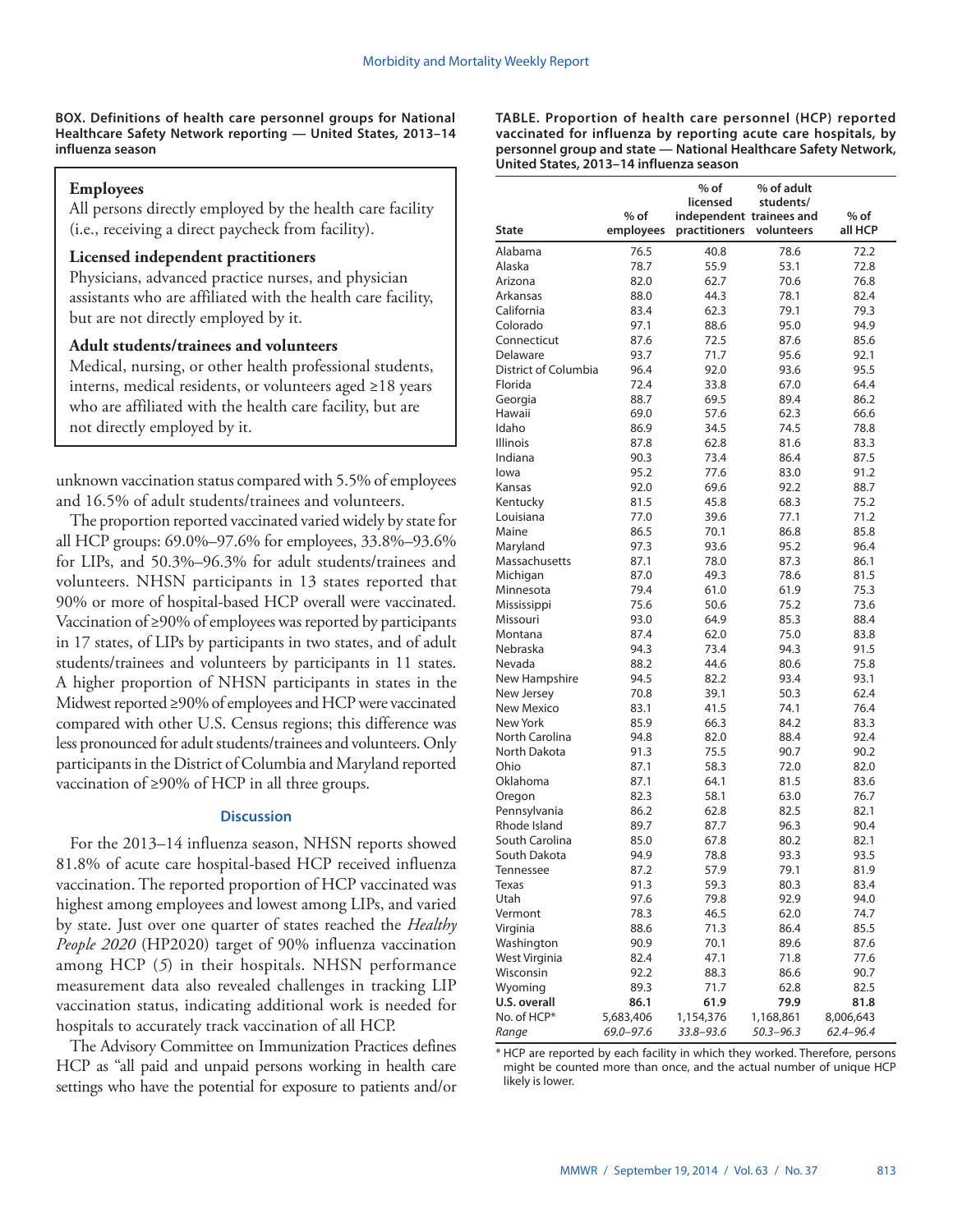#### Morbidity and Mortality Weekly Report

to infectious materials" (*1*). All HCP, regardless of employment status, should receive annual influenza vaccination to protect themselves and patients. Data in this analysis indicate that tracking vaccination of LIPs, who are likely to have substantial patient contact, was challenging; this group had the lowest proportion reported vaccinated and the highest proportion of HCP with unknown vaccination status nationally. Independent practitioners are highly mobile, can work in multiple facilities, and might enter hospitals infrequently. Many LIPs likely receive influenza vaccination outside of reporting facilities; therefore, the actual proportion of LIPs vaccinated might be higher than reported. Improvements in hospitals' ability to track LIPs likely will result in higher reported proportions vaccinated in future influenza seasons.

Data on approximately 8 million HCP were reported by 4,254 acute care hospitals, which represents 85% of community hospitals\* in the United States (*6*). These data represent the most complete accounting available of hospital-based HCP influenza vaccination measurement. Compared with unpublished data from the 2012–13 influenza season, when hospitals first reported HCP summary influenza vaccination to NHSN, the proportion reported vaccinated is higher for all HCP groups, and nearly 800,000 more HCP were included in 2013–14 reporting.†

CDC uses multiple systems to monitor HCP influenza vaccination. The National Health Interview Survey (NHIS) is the data source for measuring progress toward the HP2020 target for HCP influenza vaccination. NHIS is an in-person survey that collects self-reported vaccination status; it covers all health care settings but does not directly target HCP, resulting in small HCP sample sizes. The HCP opt-in Internet panel survey, conducted for CDC since 2010, collects self-reported vaccination status among HCP who have volunteered to be contacted for online surveys (*7,8*). The Internet panel survey provides timelier and more detailed data than NHIS, including coverage estimates by occupation type and health care setting, but the use of nonprobability sampling limits the generalizability of results. Vaccination status reported through NHSN is likely more accurate than self-report because of documentation requirements for some data elements, and NHSN provides state-level estimates.However, NHSN does not currently cover nonhospital settings§ nor provide the same level of detail about vaccination by occupation as the Internet panel survey. Because NHSN includes HCP with unknown vaccination status in the measure denominator, NHSN data represent minimum estimates of vaccination coverage. When restricted to those with known vaccination status, NHSN estimates of proportion vaccinated were 92.2% for HCP overall, 91.2% for employees, 95.4% for LIPs, and 95.7% for adult students/ trainees and volunteers. Estimates of HCP influenza vaccination differ among the three systems and are not directly comparable (*7*). Although each has strengths and weaknesses, taken together, CDC's monitoring systems provide a comprehensive picture of U.S. HCP influenza vaccination.

The findings in this report are subject to at least two limitations. First, data reported by hospitals to NHSN are not validated by CDC. However, a validation study conducted prior to NHSN reporting indicated hospital-reported HCP [vaccination data were catgorized in a manner consistent with](http://wwwdev.cdc.gov/mmwr/preview/mmwrhtml/mm6338a7.htm?s_cid=mm6338a7_w)  [measure definitions \(](http://wwwdev.cdc.gov/mmwr/preview/mmwrhtml/mm6338a7.htm?s_cid=mm6338a7_w)*9*). Second, employment practices vary by state and hospital; therefore, NHSN-defined HCP categories might not represent the same mix of job functions and personnel across facilities. For example, some hospitals directly employ the majority of their physicians and nurses, whereas others rely on individual contracts or staffing agencies to supply these personnel.

Public reporting of HCP vaccination data is an important strategy to increase influenza vaccination coverage. A voluntary public reporting program among Iowa hospitals resulted in an increase of 20 percentage points in median employee influenza vaccination coverage over 4 years (*3*). The *Guide to Community Preventive Services* recommends assessment and feedback on vaccination rates as an evidence-based approach to increase vaccination coverage (*10*). Facility-level reports of HCP influenza vaccination will be published by CMS on its Hospital Compare website<sup>9</sup> in 2014. The CMS Hospital Inpatient Quality Reporting program comprises a list of performance measures, including HCP influenza vaccination, which acute care hospitals must report annually to CMS. Hospitals failing to report all required measures can be subject to a decrease in their annual payment update from CMS. This provides a financial incentive for acute care hospitals to report HCP influenza vaccination data to NHSN, contributing to completeness of reporting. Data in this report provide a baseline for measuring changes in hospital-based HCP vaccination reporting in future influenza seasons. States and hospitals can use these data to evaluate the effectiveness of efforts to increase HCP influenza vaccination in pursuit of the HP2020 target of 90% vaccination.

<sup>\*</sup>The American Hospital Association defines community hospitals as all nonfederal, short-term general, and other special hospitals (including obstetrics and gynecology; eye, ear, nose, and throat; rehabilitation; orthopedic; and other individually described specialty services) accessible by the general public.

<sup>†</sup>Data for the 2012–13 season will not be published by CDC or CMS because reporting was required beginning January 1, 2013; therefore, reported data for 2012–13 might not cover the entire influenza season.

<sup>§</sup>Estimates of influenza vaccination coverage among health care personnel working in settings other than acute care hospitals can be obtained for selected states via the optional industry and occupation module of the Behavioral Risk Factor Surveillance System (BRFSS). This module was implemented in the 2013 BRFSS survey; module questions are available at [http://www.cdc.gov/](http://www.cdc.gov/brfss/questionnaires/pdf-ques/2013%20brfss_english.pdf) [brfss/questionnaires/pdf-ques/2013%20brfss\\_english.pdf.](http://www.cdc.gov/brfss/questionnaires/pdf-ques/2013%20brfss_english.pdf)

<sup>¶</sup>Available at [http://www.medicare.gov/hospitalcompare/search.html.](http://www.medicare.gov/hospitalcompare/search.html)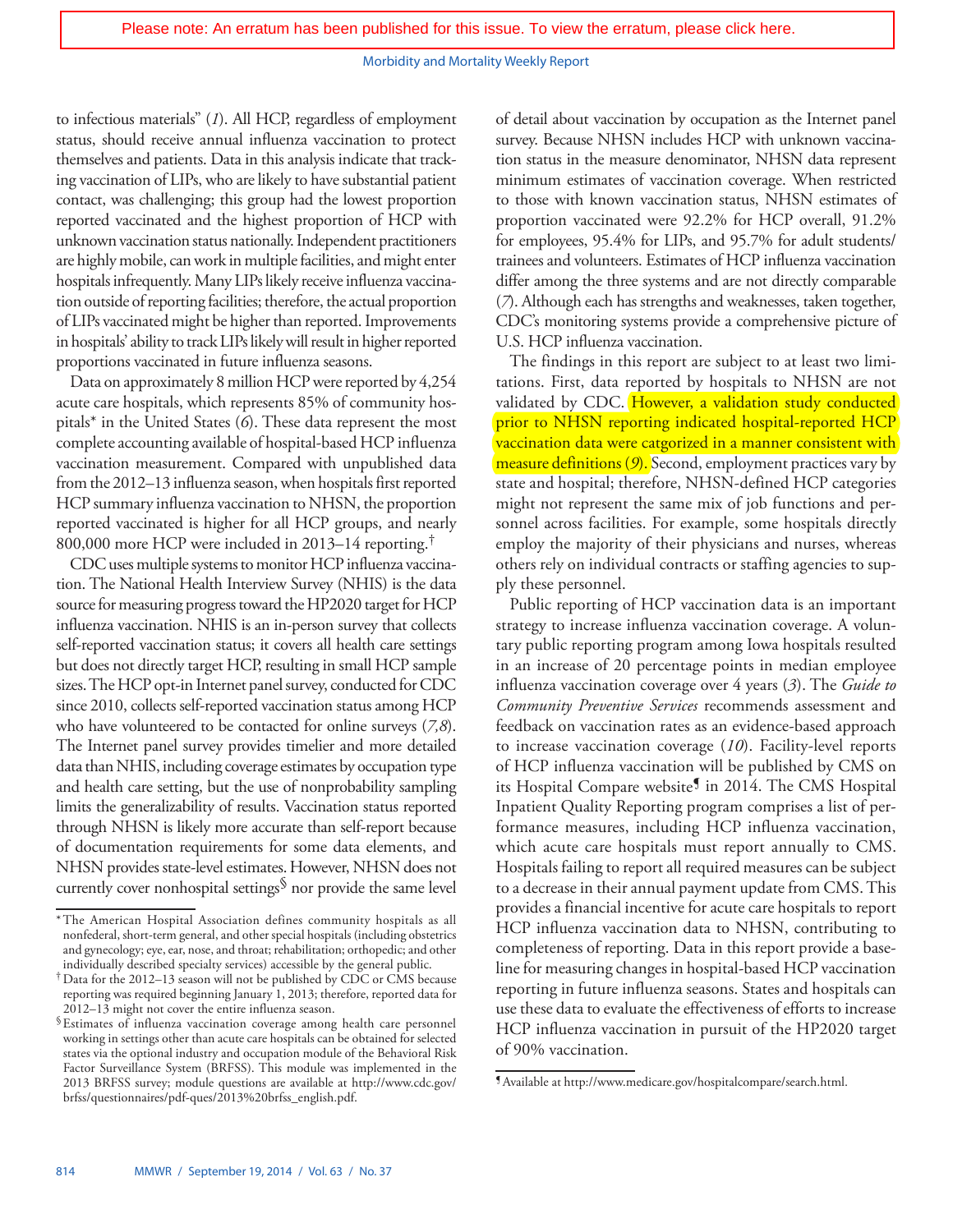#### What is already known on this topic?

The Advisory Committee on Immunization Practices recommends annual influenza vaccination for all health care personnel (HCP) to reduce influenza-related morbidity and mortality in health care settings.

#### What is added by this report?

Nationally, 81.8% of HCP included in National Healthcare Safety Network data were reported as receiving influenza vaccination during the 2013–14 influenza season. Reported proportion of HCP vaccinated was highest among employees (86.1%) and lowest among licensed independent practitioners (61.9%) and varied widely by state for all HCP groups.

#### What are the implications for public health practice?

Public reporting of vaccination data has been shown to increase HCP influenza vaccination coverage. These data provide a baseline from which to measure changes in reported hospitalbased HCP vaccination and in ability to track HCP vaccination. Improvements in hospitals' ability to track licensed independent practitioners might result in higher reported vaccination among these HCP in future influenza seasons.

#### **References**

- 1. CDC. Immunization of health-care personnel: recommendations of the Advisory Committee on Immunization Practices (ACIP). MMWR 2011;60(No. RR-7).
- 2. US Department of Health and Human Services. Medicare program; hospital inpatient prospective payment systems for acute care hospitals and the long-term care hospital prospective payment system and FY2012 rates; hospitals' FTE resident caps for graduate medical education payment; final rules. Fed Regist 2011;76:51631–3.
- 3. Helms C, Polgreen P, Polgreen L, et al. Voluntary reporting of employee influenza vaccination rates by acute care hospitals in Iowa: the impact of a four year provider-based statewide performance improvement project. Vaccine 2011;29:3483–8.
- 4. CDC. National Healthcare Safety Network (NHSN). About NHSN. Atlanta, GA: US Department of Health and Human Services, CDC; 2013. Available at [http://www.cdc.gov/nhsn/about.html.](http://www.cdc.gov/nhsn/about.html)
- 5. US Department of Health and Human Services. Healthy people 2020. Immunization and infectious diseases, objective IID-12.13. Washington, DC: US Department of Health and Human Services; 2014, Available at [http://](http://www.healthypeople.gov/2020/topicsobjectives2020/objectiveslist.aspx?topicid=23) [www.healthypeople.gov/2020/topicsobjectives2020/objectiveslist.](http://www.healthypeople.gov/2020/topicsobjectives2020/objectiveslist.aspx?topicid=23) [aspx?topicid=23.](http://www.healthypeople.gov/2020/topicsobjectives2020/objectiveslist.aspx?topicid=23)
- 6. American Hospital Association. Fast facts on U.S. hospitals. Washington, DC: American Hospital Association; 2014. Available at [http://www.aha.](http://www.aha.org/research/rc/stat-studies/fast-facts.shtml) [org/research/rc/stat-studies/fast-facts.shtml](http://www.aha.org/research/rc/stat-studies/fast-facts.shtml).
- 7. CDC. Influenza vaccination coverage among health-care personnel— United States, 2012–13 influenza season. MMWR 2013;62:781–6.
- 8. Black CL, Yue X, Ball SW, et al. Influenza vaccination coverage among health care personnel —United States, 2013–14 influenza season. MMWR 2014;63:805–11.
- 9. Libby TE, Lindley MC, Lorick SA, et al. Reliability and validity of a standardized measure of influenza vaccination coverage among healthcare personnel. Infect Control Hosp Epidemiol 2013;34:335–45.
- 10. Task Force on Community Preventive Services. Increasing appropriate vaccination: provider assessment and feedback. Atlanta, GA: Task Force on Community Services; 2008. Available at [http://www.thecommunityguide.](http://www.thecommunityguide.org/vaccines/providerassessment.html) [org/vaccines/providerassessment.html](http://www.thecommunityguide.org/vaccines/providerassessment.html).

<sup>1</sup>Immunization Services Division, National Center for Immunization and Respiratory Diseases, CDC; 2Division of Healthcare Quality Promotion, National Center for Emerging and Zoonotic Infectious Diseases, CDC (Corresponding author: Megan C. Lindley, [mlindley@cdc.gov,](mailto:mlindley@cdc.gov) 404-639-8717)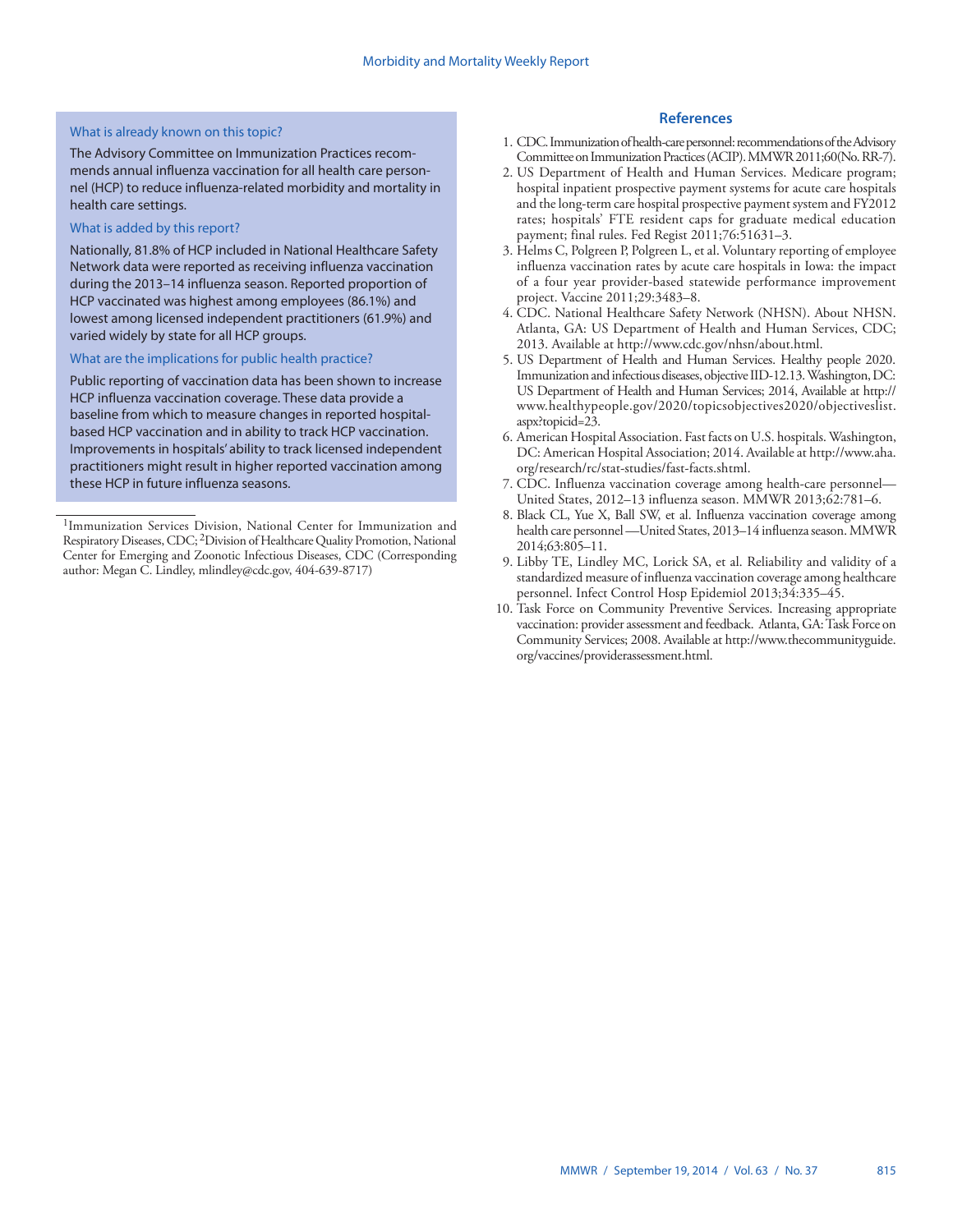## <span id="page-11-0"></span>**Influenza Vaccination Coverage Among Pregnant Women — United States, 2013–14 Influenza Season**

Helen Ding, MD1, Carla L. Black, PhD1, Sarah Ball, ScD2, Sara Donahue, DrPH2, David Izrael MS2, Walter W. Williams, MD1, Erin D. Kennedy, DVM<sup>1</sup>, Carolyn B. Bridges, MD<sup>1</sup>, Peng-Jun Lu, MD, PhD<sup>1</sup>, Katherine E. Kahn, MPH<sup>1</sup>, Lisa A. Grohskopf, MD<sup>3</sup>, Indu B. Ahluwalia, PhD<sup>4</sup>, John Sokolowski, MA<sup>5</sup>, Charles DiSogra, DrPH<sup>5</sup>, Deborah K. Walker, EdD<sup>2</sup>, Stacie M. Greby, DVM<sup>1</sup> (Author affiliations at end of text)

Pregnant women and infants are at increased risk for influenza-related complications and hospitalization. Influenza vaccination among pregnant women can reduce their risk for respiratory illness and reduce the risk for influenza in their infants aged <6 months (*1*). Since 2004, the Advisory Committee on Immunization Practices and the American College of Obstetricians and Gynecologists have recommended influenza vaccination for all women who are or will be pregnant during the influenza season, regardless of trimester (*1,2*). To assess influenza vaccination coverage among pregnant women during the 2013–14 influenza season, CDC analyzed data from an Internet panel survey conducted March 31–April 11, 2014. Among 1,619 survey respondents pregnant at any time during October 2013–January 2014, 52.2% reported vaccination before or during pregnancy (17.6% before and 34.6% during pregnancy), similar to the coverage in the preceding season. Overall, 65.1% of women reported receiving a clinician recommendation and offer of influenza vaccination, 15.1% received a clinician recommendation but no offer of vaccination, and 19.8% received no clinician recommendation or offer. Vaccination coverage among these women was 70.5%, 32.0%, and 9.7%, respectively. Continued efforts are needed to encourage clinicians to strongly recommend and offer influenza vaccination to their pregnant patients.

An Internet panel survey was conducted for CDC by Abt Associates, Inc. (Cambridge, Massachusetts) during March 31–April 11, 2014, to 1) provide end-of-season estimates of influenza vaccination coverage among pregnant women for the 2013–14 influenza season; 2) assess clinician recommendation and offer of influenza vaccination; and 3) obtain updated information on women's knowledge, attitudes, and behaviors related to influenza vaccination. Women aged 18–49 years who reported being pregnant at any time after August 2013 were eligible for the survey. Participants were recruited from a preexisting, national, opt-in, general population Internet panel operated by Survey Sampling International, which provides panel members with online survey opportunities in exchange for nominal incentives.\* Pregnant women panelists were recruited from the Survey

Sampling International panel using two methods: 1) an email invitation was sent to panel members aged 18–49 years, female, and living in the United States or 2) a message on the panel website inviting panel members to answer a series of screening questions and, if eligible, to take the survey. Of 12,068 women who entered the survey site, 2,127 were determined to be eligible, and 2,042 (96.0%) completed the survey.<sup>†</sup> Data were weighted to reflect the age, race/ethnicity, and geographic distribution of the total U.S. population of pregnant women. A woman was considered to be vaccinated if 1) vaccination was received during July 2013–April 2014, and 2) vaccination was received before or during the most recent pregnancy. The study population was limited to women who reported pregnancy any time during the peak influenza vaccination period of October 2013–January 2014 ( $N = 1,619$ ). Vaccination coverage estimates from the Internet panel surveys completed for the 2010–11 through 2013–14 seasons were compared to assess trends over time. Similar methodology was used in all four survey years (*3*).

Survey respondents were asked questions about their vaccination status before and during pregnancy, whether their clinician recommended and offered influenza vaccination, their attitudes regarding influenza and influenza vaccination, and their reasons for receiving or not receiving influenza vaccination. Three composite variables defining attitudes toward influenza vaccination efficacy, influenza vaccination safety, and concerns about influenza infection were constructed using methods previously described (*3*). Because the opt-in Internet panel sample is not probability-based, no statistical tests were performed.§ Differences were noted when there was a difference of ≥5 percentage points between any values being compared.

Of the 1,619 women pregnant at any time during October 2013–January 2014, 52.2% reported receiving influenza vaccination after July 1, 2013 (17.6% before and 34.6%

<sup>\*</sup>Additional information available at [http://www.surveysampling.com.](http://www.surveysampling.com)

<sup>†</sup>An opt-in Internet panel survey is a nonprobability sampling survey. The denominator for a response rate calculation cannot be determined because no sampling frame with a selection probability is involved at the recruitment stage. Instead, the survey completion rate is provided.

<sup>§</sup>Additional information available at [http://www.aapor.org/opt\\_in\\_surveys\\_and\\_](http://www.aapor.org/opt_in_surveys_and_margin_of_error1.htm) [margin\\_of\\_error1.htm.](http://www.aapor.org/opt_in_surveys_and_margin_of_error1.htm)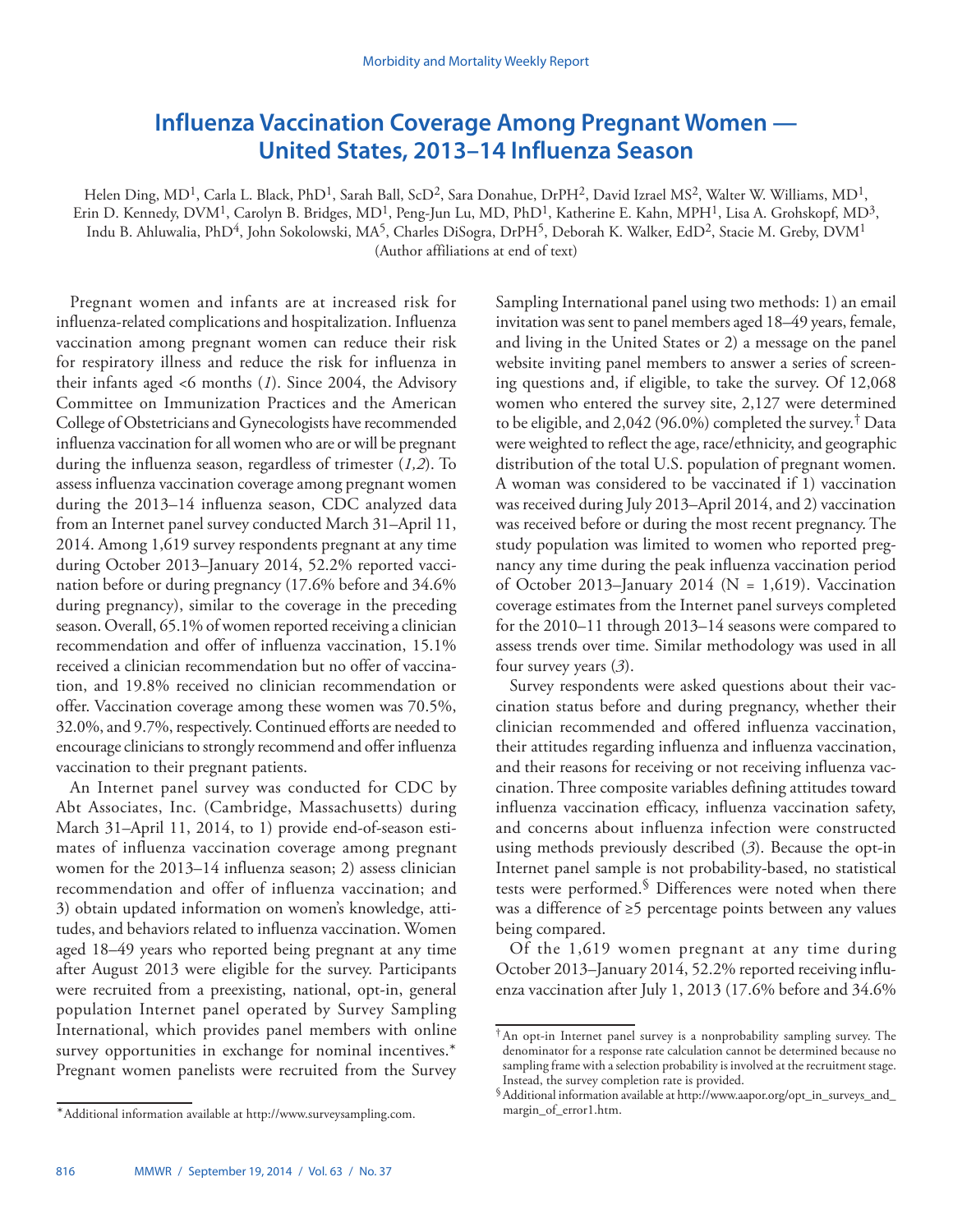#### What is already known on this topic?

Pregnant women and infants are at increased risk for influenzarelated complications and hospitalization. Influenza vaccination among pregnant women can reduce their risk for respiratory illness and reduce the risk for influenza in their infants aged <6 months. Influenza vaccination coverage among pregnant women increased substantially during the 2009–10 influenza season, and the increased coverage was sustained during the 2010–11 through 2012–13 seasons.

#### What is added by this report?

In the 2013–14 influenza season, 52.2% of pregnant women were vaccinated before or during pregnancy; 65.1% of women reported receiving a clinician recommendation and offer of influenza vaccination, an increase of about 10 percentage points from the 2012–13 season. Women who received a clinician offer of vaccination had higher vaccination coverage than those who did not receive an offer of vaccination. Barriers to vaccination included negative attitudes toward safety and efficacy of influenza vaccination and perceptions of low personal risk for influenza.

#### What are the implications for public health practice?

Continued efforts are needed to increase knowledge among pregnant women about the safety and efficacy of influenza vaccination and the risk for influenza for themselves and their infants. Additionally, efforts are needed to increase opportunities for clinicians to recommend and offer influenza vaccination to pregnant women.

during pregnancy). The overall vaccination coverage was similar to coverage in the 2012–13 influenza season (50.5%) but higher than that in the 2011–12 (46.4%) and 2010–11 seasons (44.0%) (Figure). Non-Hispanic black women had the lowest vaccination coverage (42.7%) compared with women of the other three racial/ethnic groups (non-Hispanic white: 52.0%, Hispanic: 56.7%, and non-Hispanic, other race: 61.9%). Women with the following reported characteristics had lower influenza vaccination coverage than other women within each comparison stratum: those aged 18–24 years, with education less than a college degree, not married, reporting no medical insurance, not working for wages, living below the poverty threshold, reporting no high-risk conditions associated with increased complications for influenza, reporting fewer than six visits to a clinician since July 2013, and having a negative attitude towards efficacy and safety of influenza vaccination or not being concerned about influenza infection. Vaccination coverage increased from 2012–13 to 2013–14 for Hispanic women, non-Hispanic women who reported race other than white or black, women aged 25–34 years, and women with greater than a college degree (Table 1).

Among women with at least one visit to a clinician since July, increases were observed between the 2010–11 to 2013–14 seasons in the percentage of women who reported receiving **FIGURE. Prevalence of clinician recommendation and offer of influenza vaccination and influenza vaccination coverage before and during pregnancy among women pregnant any time during October–January — Internet panel survey, United States, 2010–11 through 2013–14 influenza seasons** 



\* Vaccination coverage estimates for the 2012–13 and 2013–14 influenza seasons were based on vaccinations given from July to mid-April. Coverage estimates for the 2010–11 and 2011–12 influenza seasons were based on vaccinations given from August to mid-April.

a clinician recommendation and offer of vaccination (from 56.9% to 65.1%) (Figure). In the 2013–14 season, women who reported receiving both a clinician recommendation and offer of influenza vaccination had higher vaccination coverage (70.5%) compared with women who reported receiving a clinician recommendation but no offer (32.0%) and women who reported receiving no recommendation  $(9.7\%)$ . Among women who reported negative attitudes toward influenza vaccination efficacy, vaccination safety, or no concern about influenza infection but reported receiving a clinician recommendation and offer of vaccination, vaccination coverage was 15.4%, 26.1%, and 56.7%, respectively, higher than coverage among women with the same attitude but who reported only receiving a clinician recommendation (0.0%, 3.3%, and 27.6%, respectively) or receiving no recommendation (0.0%, 3.9%, and 7.9%, respectively) (Table 2).

The most common reasons women reported for receiving vaccination were to protect their infant from influenza (31.1%), to protect themselves from influenza (23.3%), and because their clinician recommended the influenza vaccination (14.8%). The most common reasons women reported for not receiving vaccination were concern the vaccination would give them influenza (16.8%), concern about possible safety risk to their infants if they got vaccinated (14.4%), and belief that they did not need the vaccination (12.2%).

#### **Discussion**

During the 2013–14 influenza season, influenza vaccination among pregnant women was 52.2%, similar to coverage in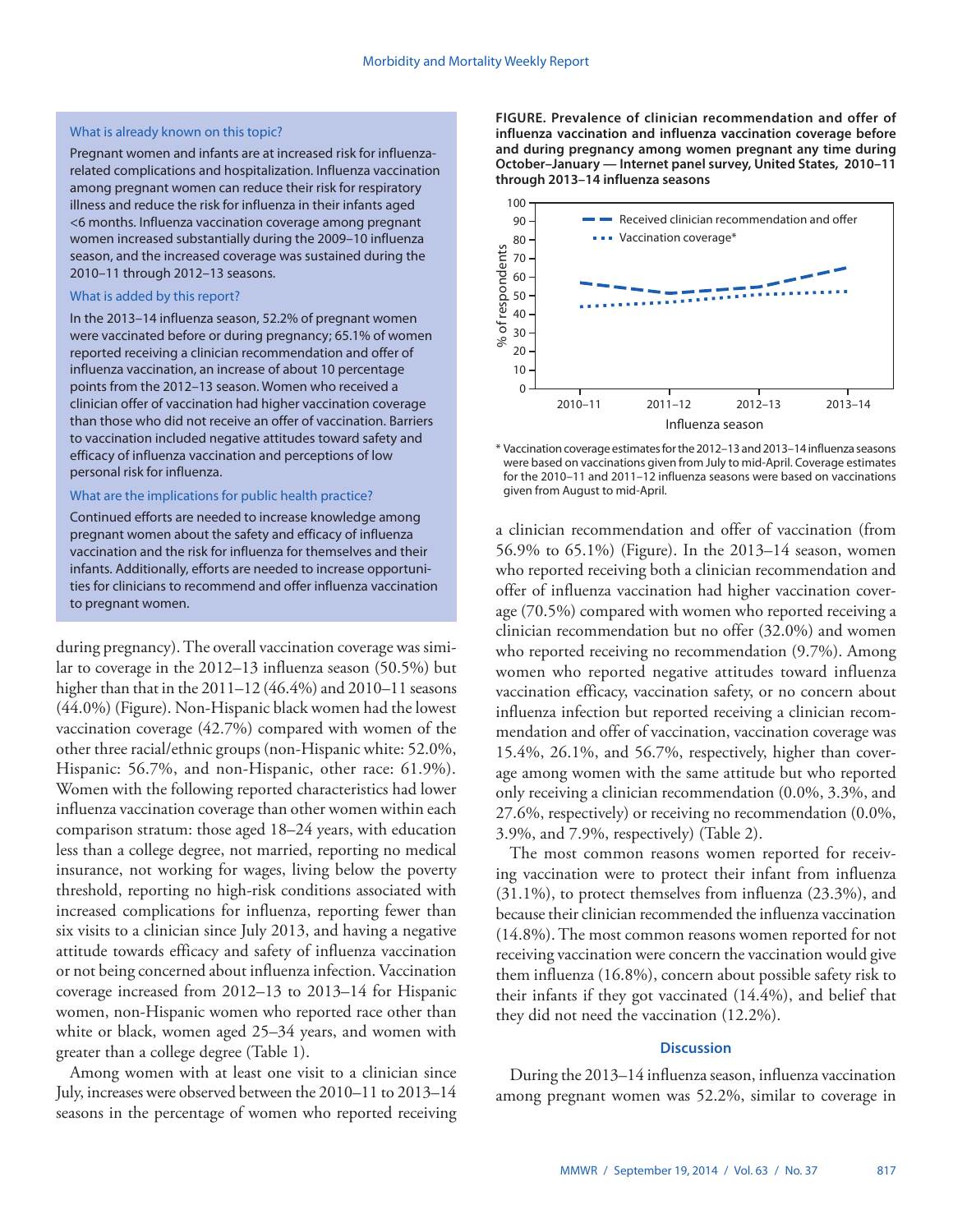| TABLE 1. Influenza vaccination coverage before and during pregnancy among women who were pregnant any time during October–January, |
|------------------------------------------------------------------------------------------------------------------------------------|
| by selected characteristics — Internet panel survey, 2013–14 and 2012–13 influenza seasons                                         |

|                                         |                   | 2013-14 influenza season |                             | 2012-13 influenza season | <b>Vaccination</b> |                                |                                                  |
|-----------------------------------------|-------------------|--------------------------|-----------------------------|--------------------------|--------------------|--------------------------------|--------------------------------------------------|
| Characteristic                          | Unweighted<br>no. | Weighted<br>%            | Vaccinated<br>weighted<br>% | Unweighted<br>no.        | Weighted<br>$\%$   | Vaccinated<br>weighted<br>$\%$ | coverage<br>difference<br>(percentage<br>points) |
| Total                                   | 1,619             |                          | 52.2                        | 1,702                    |                    | 50.5                           | 1.7                                              |
| Vaccinated before pregnancy             | 289               |                          | 17.6                        | 239                      |                    | 14.6                           | 3.0                                              |
| Vaccinated during pregnancy             | 577               |                          | 34.6                        | 638                      |                    | 35.9                           | $-1.3$                                           |
| Age group (yrs)                         |                   |                          |                             |                          |                    |                                |                                                  |
| $18 - 24$                               | 373               | 34.0                     | 45.6                        | 477                      | 33.1               | 48.7                           | $-3.1$                                           |
| $25 - 34$                               | 942               | 50.4                     | 56.5                        | 970                      | 50.5               | 50.5                           | 6.0                                              |
| $35 - 49$                               | 304               | 15.6                     | 53.0                        | 255                      | 16.3               | 54.1                           | $-1.1$                                           |
| Race/Ethnicity                          |                   |                          |                             |                          |                    |                                |                                                  |
| Hispanic                                | 260               | 23.7                     | 56.7                        | 278                      | 23.8               | 50.1                           | 6.6                                              |
| Black, non-Hispanic                     | 160               | 18.1                     | 42.7                        | 175                      | 18.8               | 45.4                           | $-2.8$                                           |
| White, non-Hispanic                     | 1,033             | 50.1                     | 52.0                        | 1,093                    | 50.3               | 52.2                           | $-0.2$                                           |
| Other, non-Hispanic                     | 166               | 8.1                      | 61.9                        | 156                      | 7.2                | 53.1                           | 8.8                                              |
| <b>Education</b>                        |                   |                          |                             |                          |                    |                                |                                                  |
| Less than college degree                | 699               | 47.7                     | 44.6                        | 844                      | 51.8               | 43.9                           | 0.7                                              |
| College degree                          | 714               | 41.1                     | 57.4                        | 656                      | 36.8               | 57.3                           | 0.1                                              |
| Greater than college degree             | 206               | 11.2                     | 65.9                        | 202                      | 11.4               | 58.5                           | 7.4                                              |
| <b>Married</b>                          |                   |                          |                             |                          |                    |                                |                                                  |
| Yes                                     | 1,128             | 63.4                     | 56.6                        | 1,120                    | 62.2               | 54.8                           | 1.8                                              |
| <b>No</b>                               | 491               | 36.6                     | 44.7                        | 582                      | 37.8               | 43.5                           | 1.2                                              |
| Insurance coverage                      |                   |                          |                             |                          |                    |                                |                                                  |
| Any public                              | 579               | 40.0                     | 51.0                        | 659                      | 41.8               | 50.0                           | 1.0                                              |
| Private/Military only                   | 993               | 56.6                     | 54.9                        | 939                      | 51.7               | 53.0                           | 1.9                                              |
| No insurance                            | 47                | 3.3                      | 22.2                        | 104                      | 6.5                | 33.7                           | $-11.7$                                          |
| Working status*                         |                   |                          |                             |                          |                    |                                |                                                  |
| No                                      | 764               | 49.2                     | 47.0                        | 860                      | 50.4               | 44.7                           | 2.3                                              |
| Yes                                     | 855               | 50.8                     | 57.3                        | 842                      | 49.6               | 56.4                           | 0.9                                              |
| Poverty status <sup>†</sup>             |                   |                          |                             |                          |                    |                                |                                                  |
| Below poverty                           | 250               | 18.5                     | 45.0                        | 404                      | 26.0               | 41.6                           | 3.4                                              |
| At or above poverty                     | 1,369             | 81.5                     | 53.9                        | 1,289                    | 74.0               | 53.8                           | 0.1                                              |
| High-risk conditions <sup>§</sup>       |                   |                          |                             |                          |                    |                                |                                                  |
| Yes                                     | 538               | 33.0                     | 60.5                        | 613                      | 36.3               | 57.8                           | 2.8                                              |
| No                                      | 1,081             | 67.0                     | 48.2                        | 1,089                    | 63.7               | 46.4                           | 1.8                                              |
| No. of visits to a clinician since July |                   |                          |                             |                          |                    |                                |                                                  |
| No visit                                | 16                | 0.9                      | $-1$                        | 27                       | 1.5                | $-1$                           |                                                  |
| $1-5$ visits                            | 370               | 23.2                     | 42.7                        | 682                      | 41.6               | 48.0                           | $-5.3$                                           |
| 6-10 visits                             | 652               | 40.4                     | 55.0                        | 598                      | 34.9               | 53.1                           | 1.9                                              |
| $>10$ visits                            | 581               | 35.5                     | 56.5                        | 395                      | 21.9               | 53.1                           | 3.3                                              |
|                                         |                   |                          |                             |                          |                    |                                |                                                  |

See table footnotes on page 819.

the 2012–13 season (50.5%), but higher than the estimates in the 2011–12 season (46.4%) and 2010–11 season (44.0%) (*3*). Vaccination coverage among non-Hispanic black women was substantially lower compared with women of the other three racial/ethnic groups. This long-standing black-white disparity in vaccination coverage might be attributable to multiple factors, including weaker or less effective clinician recommendations, sociocultural norms, less awareness of vaccination recommendations, misperception of effectiveness and safety of vaccination, vaccination resistance and hesitancy, and poorer quality of clinician-patient relationships (*4,5*). Women who were younger (aged 18–24 years), reported having no medical insurance, had fewer than six visits to a clinician since July 2013, had less education, were not working, or lived below the poverty threshold also had lower vaccination coverage than other subgroups of women in the survey.

Women who reported receiving a clinician recommendation and offer of influenza vaccination had higher vaccination coverage compared with women who reported receiving only a recommendation but no offer or reported receiving no recommendation, even among those who reported having a negative attitude toward efficacy, safety of influenza vaccination, or no concern about influenza infection. These results are consistent with previous findings (*3*), and highlight the importance of a clinician offer of influenza vaccination to increase vaccination coverage among pregnant women. Previously reported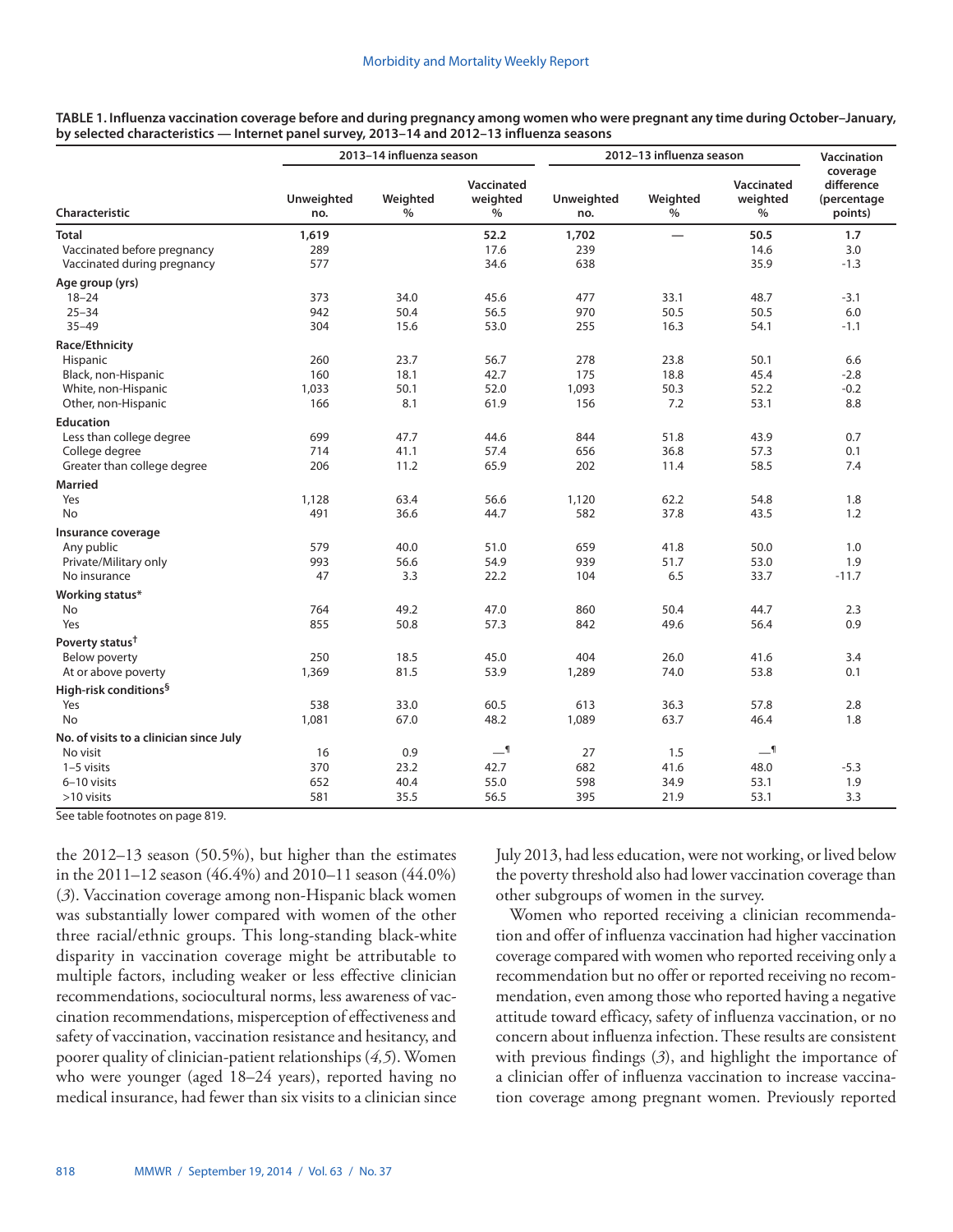|                                                                 |                          | 2013-14 influenza season |                             | 2012-13 influenza season | <b>Vaccination</b> |                             |                                                  |
|-----------------------------------------------------------------|--------------------------|--------------------------|-----------------------------|--------------------------|--------------------|-----------------------------|--------------------------------------------------|
| Characteristic                                                  | <b>Unweighted</b><br>no. | Weighted<br>$\%$         | Vaccinated<br>weighted<br>% | Unweighted<br>no.        | Weighted<br>$\%$   | Vaccinated<br>weighted<br>% | coverage<br>difference<br>(percentage<br>points) |
| Clinician recommendation and/or offer**                         |                          |                          |                             |                          |                    |                             |                                                  |
| Recommended and offered                                         | 1,037                    | 65.1                     | 70.5                        | 895                      | 54.6               | 70.5                        | 0.0                                              |
| Recommended with no offer                                       | 242                      | 15.1                     | 32.0                        | 270                      | 16.7               | 46.3                        | $-14.3$                                          |
| No recommendation                                               | 324                      | 19.8                     | 9.7                         | 455                      | 28.7               | 16.1                        | $-6.4$                                           |
| Attitude toward efficacy of influenza vaccination <sup>††</sup> |                          |                          |                             |                          |                    |                             |                                                  |
| Negative                                                        | 303                      | 18.7                     | 5.8                         | 430                      | 25.2               | 9.8                         | $-4.0$                                           |
| Positive                                                        | 1,316                    | 81.3                     | 62.9                        | 1,272                    | 74.8               | 64.2                        | $-1.3$                                           |
| Attitude toward safety of influenza vaccination <sup>§§</sup>   |                          |                          |                             |                          |                    |                             |                                                  |
| Negative                                                        | 378                      | 24.8                     | 13.2                        | 475                      | 28.7               | 13.0                        | 0.2                                              |
| Positive                                                        | 1,241                    | 75.2                     | 65.1                        | 1,227                    | 71.3               | 65.6                        | $-0.5$                                           |
| Attitude toward influenza infection <sup>¶¶</sup>               |                          |                          |                             |                          |                    |                             |                                                  |
| Not concerned                                                   | 492                      | 30.2                     | 39.0                        | 564                      | 36.9               | 49.9                        | $-9.1$                                           |
| Concerned                                                       | 1,127                    | 69.8                     | 58.0                        | 939                      | 63.1               | 54.1                        | 3.9                                              |

**TABLE 1. (***Continued***) Influenza vaccination coverage before and during pregnancy among women who were pregnant any time during October–January, by selected characteristics — Internet panel survey, 2013–14 and 2012–13 influenza seasons** 

\* Those employed for wages and self-employed were grouped as working. Those who were out of work, homemakers, students, retired, or unable to work were grouped as not working.

† Below the poverty threshold was defined as a total of annual family income of <\$23,283 for a family of four with two minors as of 2012, as categorized by the U.S. Census Bureau ([http://www.census.gov/hhes/www/poverty/data/threshld\)](http://www.census.gov/hhes/www/poverty/data/threshld).

§ Conditions associated with increased risk for serious medical complications from influenza, including chronic asthma, a lung condition other than asthma, a heart, kidney, or liver condition, diabetes, obesity, or a weakened immune system caused by a chronic illness or by medications taken for a chronic illness.

¶ Vaccination coverage estimates were not reliable because sample size was <30.

\*\* Women were excluded if they did not visit a clinician after August 2013 (n = 16) for the 2013–14 influenza season, did not visit a clinician after August 2012 (n = 27), or did not know whether they received a clinician recommendation or offer ( $n = 55$ ) for the 2012-13 influenza season.

<sup>††</sup> A composite variable about attitude toward influenza vaccination efficacy was created based on two questions regarding attitudes toward influenza vaccination, "Flu vaccine is somewhat/very effective in preventing flu," and "Agree/Strongly agree that if a pregnant woman receives the flu vaccination, it will protect the baby from getting the flu after it is born." For the 2013-14 influenza season, the second question was slightly different: "The flu vaccine a pregnant woman receives is somewhat/very effective in protecting her baby from the flu." One point was given for each "yes" answer for either of the two questions. Respondents with a summary score of 1 or 2 were considered as having a "positive" attitude, and those with a summary score of 0 were considered as having a "negative" attitude.

§§ A composite variable about the attitude toward influenza vaccination safety was created based on three questions regarding the safety of influenza vaccination: "Flu vaccination is somewhat/very/completely safe for most adult women," "Flu vaccination is somewhat/very/completely safe for pregnant women," and "Flu vaccination that a pregnant woman receives is somewhat/very/completely safe for her baby." One point was given for each "yes" answer for any of the three questions. Respondents who had a summary score of 2 or 3 were considered as having a "positive" attitude, and those with a summary score of 0 or 1 were considered as having a "negative" attitude.

¶¶ A composite variable about the attitude toward influenza infection was created for the 2012–13 influenza season based on response to a single question regarding attitude toward influenza infection: "If a pregnant woman gets the flu, it is somewhat/very likely to harm the baby." Respondents with a "yes" answer were considered as "concerned," and those with a "no" answer were considered as "not concerned." For the 2013-14 influenza season, two more questions were added: Respondent was "somewhat/very worried about getting sick with the flu this season," and "If a pregnant woman gets the flu, it is somewhat/very likely to harm her." One point was given for each "yes" answer for any of the three questions. Respondents who had a summary score of 2 or 3 were considered as "concerned" and those with a summary score of 0 or 1 were considered as "not concerned."

clinician barriers to recommending and offering adult vaccination services include concern about lack of reimbursement for vaccination services and for the up-front cost of ordering vaccines, the high costs of storing and maintaining vaccine inventory, not having electronic health records, the inability to assess patients' vaccination status, not perceiving responsibility as the vaccinator, and organizational challenges of vaccine administration (*6,7*). Systems that support clinician ability to recommend and offer vaccination to pregnant women, such as client-based education with standing orders, clinician reminder systems, and expanded access to vaccination services in multiple health care settings (e.g., pharmacies) can increase opportunities for vaccination and improve vaccination coverage.¶

Misbelief among pregnant women not receiving vaccination that vaccination would give them "the flu," having concerns about the safety risk to their infant if they were vaccinated, and lack of awareness about their risk for influenza were the most common reasons reported for not receiving vaccination. To help change negative attitudes and misperceptions about vaccination, clinic-based client education for pregnant women should emphasize that vaccination during pregnancy is safe and can reduce influenza risk not only for pregnant women themselves but also their infants during the first 6 months of life. Such messages can be delivered through multiple channels, including prenatal care consultation, social media, and text messaging (e.g., <https://text4baby.org>).

The findings in this report are subject to at least four limitations. First, vaccination was self-reported and not validated by ¶Additional information available at [http://www.thecommunityguide.org/](http://www.thecommunityguide.org/vaccines/universally/communityinterventions.html)

[vaccines/universally/communityinterventions.html.](http://www.thecommunityguide.org/vaccines/universally/communityinterventions.html)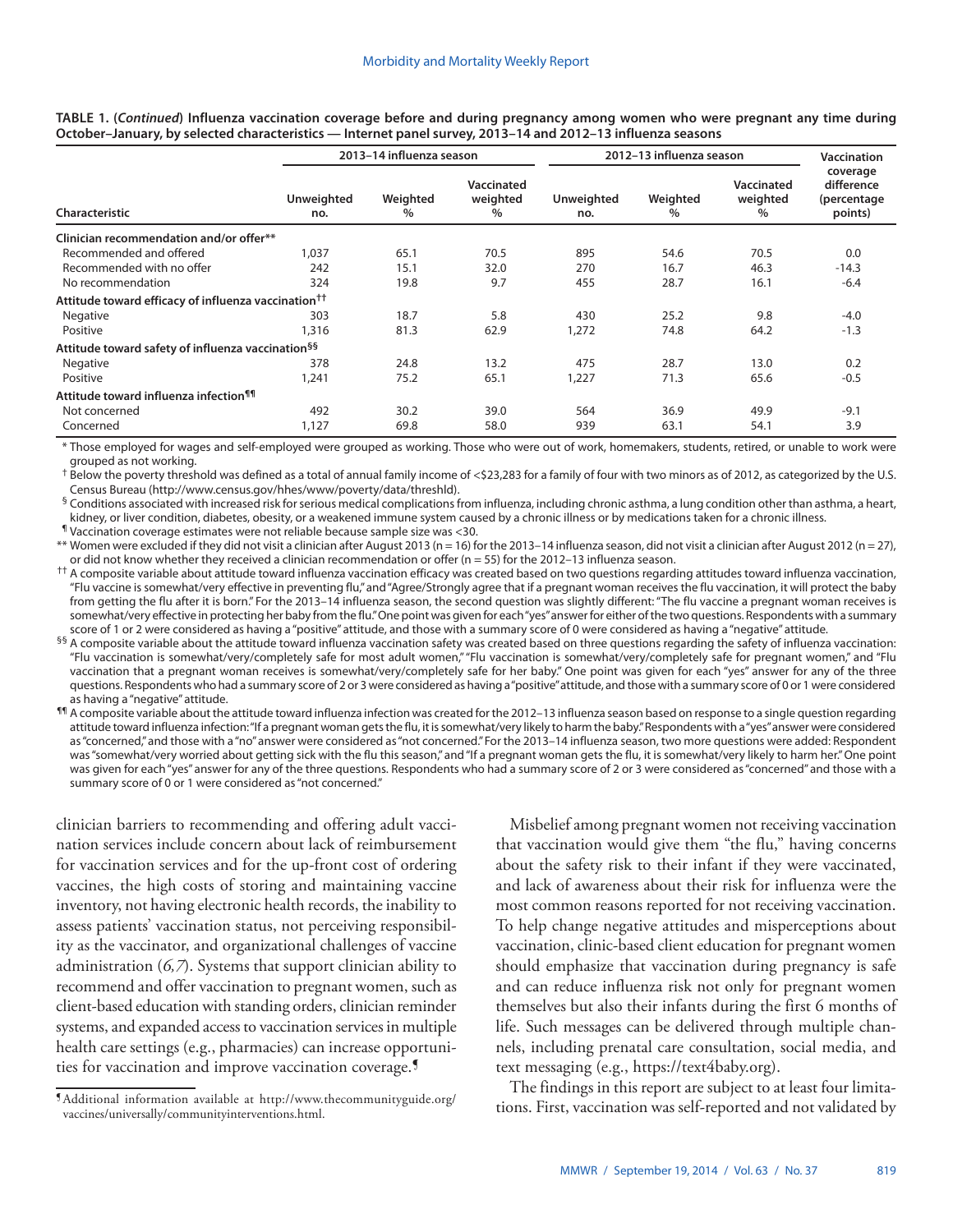|                                                              |       |                            | <b>Clinician recommendation/offer</b> | <b>Vaccination coverage</b> |     |                            |     |                                     |     |                      |  |
|--------------------------------------------------------------|-------|----------------------------|---------------------------------------|-----------------------------|-----|----------------------------|-----|-------------------------------------|-----|----------------------|--|
|                                                              | No.   | Recommended<br>and offered | Recommended<br>without offer          | No<br>recommendation        |     | Recommended<br>and offered |     | <b>Recommended without</b><br>offer |     | No<br>recommendation |  |
| Attitude                                                     |       | Weighted<br>$\%$           | Weighted<br>$\%$                      | Weighted<br>$\%$            | No. | Weighted<br>$\%$           | No. | Weighted<br>$\%$                    | No. | Weighted<br>$\%$     |  |
| Attitude toward efficacy of influenza vaccination*           |       |                            |                                       |                             |     |                            |     |                                     |     |                      |  |
| Negative                                                     | 295   | 38.7                       | 22.9                                  | 38.4                        | 109 | 15.4                       | 66  | 0.0                                 | 120 | 0.0                  |  |
| Positive                                                     | 1,308 | 71.0                       | 13.4                                  | 15.6                        | 928 | 77.2                       | 176 | 44.2                                | 204 | 15.1                 |  |
| Attitude toward safety of influenza vaccination <sup>†</sup> |       |                            |                                       |                             |     |                            |     |                                     |     |                      |  |
| Negative                                                     | 372   | 43.2                       | 20.7                                  | 36.1                        | 155 | 26.1                       | 78  | 3.3                                 | 139 | 3.9                  |  |
| Positive                                                     | 1,231 | 72.3                       | 13.3                                  | 14.4                        | 882 | 79.2                       | 164 | 46.6                                | 185 | 14.5                 |  |
| Attitude toward influenza infection <sup>§</sup>             |       |                            |                                       |                             |     |                            |     |                                     |     |                      |  |
| Not concerned                                                | 482   | 58.4                       | 16.8                                  | 24.8                        | 271 | 56.7                       | 85  | 27.6                                | 126 | 7.9                  |  |
| Concerned                                                    | 1,121 | 68.0                       | 14.4                                  | 17.6                        | 766 | 75.5                       | 157 | 34.1                                | 198 | 10.8                 |  |

**TABLE 2. Percentage of women receiving a clinician recommendation/offer of influenza vaccination and influenza vaccination coverage by clinician recommendation and offer, by attitude towards influenza vaccination, among women who visited a clinician at least one time since August 2013 and who were pregnant any time during October–January — Internet panel survey, United States, 2013–14 influenza season**

\* A composite variable about attitude toward influenza vaccination efficacy was created based on two questions regarding attitudes toward influenza vaccination, "Flu vaccine is somewhat/very effective in preventing flu," and "The flu vaccine a pregnant woman receives is somewhat/very effective in protecting her baby from the flu." One point was given for each "yes" answer for either of the two questions. Respondents with a summary score of 1 or 2 were considered as having a "positive" attitude, and those with a summary score of 0 were considered as having a "negative" attitude.

 $^{\dagger}$  A composite variable about the attitude toward influenza vaccination safety was created based on three questions regarding the safety of influenza vaccination: "Flu vaccination is somewhat/very/completely safe for most adult women," "Flu vaccination is somewhat/very/completely safe for pregnant women," and "Flu vaccination that a pregnant woman receives is somewhat/very/completely safe for her baby." One point was given for each "yes" answer for any of the three questions. Respondents who had a summary score of 2 or 3 were considered as having a "positive" attitude, and those with a summary score of 0 or 1 were considered as having a "negative" attitude.

 $§$  A composite variable about the attitude toward influenza infection was created based on response to three questions regarding attitude toward influenza infection: "If a pregnant woman gets the flu, it is somewhat/very likely to harm the baby." Respondent was "somewhat/very worried about getting sick with the flu this season," and "If a pregnant woman gets the flu, it is somewhat/very likely to harm her." One point was given for each "yes" answer for any of the three questions. Respondents who had a summary score of 2 or 3 were considered as "concerned" and those with a summary score of 0 or 1 were considered as "not concerned."

medical record review. Second, the results were weighted to the distribution of pregnant women in the U.S. population, but the study sample did not include women without Internet access. Therefore, results might not be generalizable to all pregnant women in the United States. Third, estimates might be biased if the selection processes for entry into the Internet panel and a woman's decision to participate in this particular survey were related to receipt of vaccination. Fourth, the composite variables computed for attitudes toward influenza vaccination and infection were not validated.

Despite these limitations, the opt-in Internet panel survey can provide timely estimates of influenza vaccination coverage and in-depth information about knowledge, attitudes, behaviors, and barriers related to influenza vaccination among pregnant women. Trends in vaccination coverage reported from the Internet panel surveys have been consistent with those reported from other less timely data sources, such as the Behavioral Risk Factor Surveillance System (*8*). Additionally, comparing the 2010–11 influenza season vaccination estimates from 18 states in both the Internet panel survey and the Pregnancy Risk Assessment Monitoring System, a probability sampling survey, the Internet panel survey estimate for women pregnant at any time during October 2010–January 2011 (50.2%) was

similar to the estimate from the Pregnancy Risk Assessment Monitoring System for women who were pregnant in the same period (49.2%) (*3*).

Clinician offer of influenza vaccination was associated with higher vaccination coverage among pregnant women, even among women with negative attitudes towards vaccination. Although more women reported receiving a clinician's recommendation and offer of influenza vaccination compared with previous seasons, efforts to enhance clinician practices are needed. Missed opportunities for vaccination can be reduced by implementing systems to ensure vaccination is recommended and offered at each visit. If a clinician cannot offer vaccination, a referral should be provided to ensure influenza vaccination before or during pregnancy. To help pregnant women understand the importance of vaccination to them, clinicians should emphasize that vaccination is safe and can decrease the risk for influenza-related illness and complications in pregnant women and their infants (*9*).

<sup>&</sup>lt;sup>1</sup>Immunization Services Division, National Center for Immunization and Respiratory Diseases, CDC; <sup>2</sup>Abt Associates, Inc., Cambridge, Massachusetts; <sup>3</sup>Influenza Division, National Center for Immunization and Respiratory Diseases, CDC; 4Division of Reproductive Health, National Center for Chronic Disease Prevention and Health Promotion, CDC; 5Abt SRBI, New York, New York (Corresponding author: Helen Ding, [hding@cdc.gov,](mailto:hding@cdc.gov) 404-639-8513)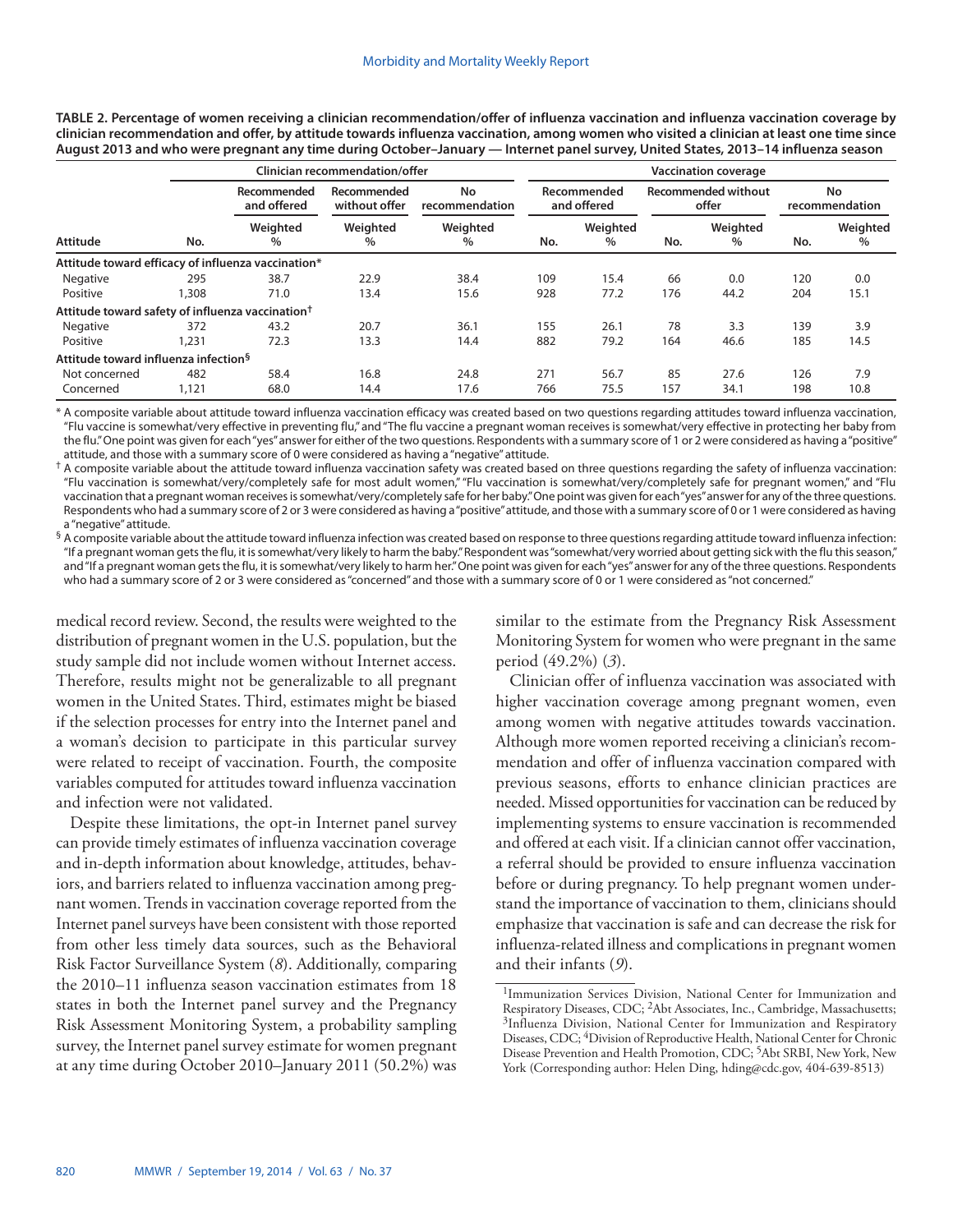#### **References**

- 1. CDC. Prevention and control of influenza with vaccines: recommendations of the Advisory Committee on Immunization Practices (ACIP), United States, 2013–14. MMWR 2013;62(No. RR-07).
- 2. American Congress of Obstetricians and Gynecologists Committee on Obstetric Practice. ACOG committee opinion no. 468: influenza vaccination during pregnancy. Obstet Gynecol 2010;116:1006–7.
- 3. CDC. Influenza vaccination coverage among pregnant women—United States, 2012–13 influenza season. MMWR 2013;62:787–92.
- 4. Ahluwalia IB, Ding H, Harrison L, et al. Disparities in influenza vaccination coverage among women with live born infants, PRAMS surveillance during the 2009–10 influenza season. Public Health Rep 2014;129:408–16.
- 5. Lu PJ, O'Halloran A, Bryan L, et al. Trends in racial/ethnic disparities in influenza vaccination coverage among adults during the 2007–08 through 2011–12 seasons. Am J Infect Control 2014;42:763–9.
- 6. Hurley LP, Bridges CB, Harpaz R, et al. U.S. physician's perspective of adult vaccine delivery. Ann Intern Med 2014;160:161–70.
- 7. Johnson DR, Nichol KL, Lipczynski K. Barriers to adult immunization. Am J Med 2008;121(7B):S28–S35.
- 8. CDC. Surveillance of influenza vaccination coverage—United States, 2007– 2008 through 2011–12 influenza seasons. MMWR 2013;62(No. SS-04).
- 9. Panda B, Stiller R, Panda A. Influenza vaccination during pregnancy and factors for lacking compliance with current CDC guidelines. J Matern Fetal Neonatal Med 2011;24:402–6.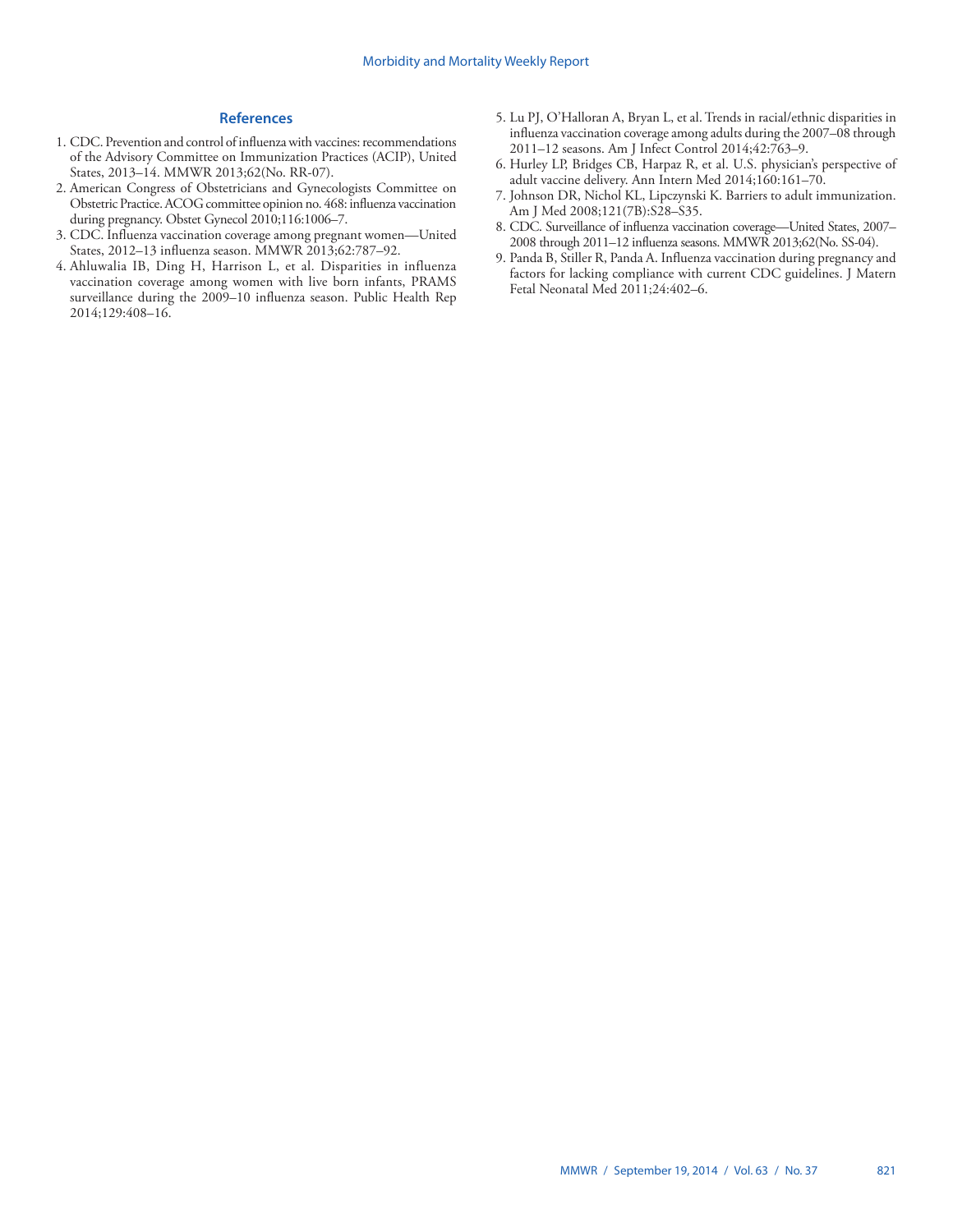# <span id="page-17-0"></span>**Use of 13-Valent Pneumococcal Conjugate Vaccine and 23-Valent Pneumococcal Polysaccharide Vaccine Among Adults Aged ≥65 Years: Recommendations of the Advisory Committee on Immunization Practices (ACIP)**

Sara Tomczyk, MSc<sup>1,2</sup>, Nancy M. Bennett, MD<sup>3,4</sup>, Charles Stoecker, PhD<sup>5</sup>, Ryan Gierke, MPH<sup>2</sup>, Matthew R. Moore, MD<sup>2</sup>, Cynthia G. Whitney, MD2, Stephen Hadler, MD2, Tamara Pilishvili, MPH2 (Author affiliations at end of text)

On August 13, 2014, the Advisory Committee on Immunization Practices (ACIP) recommended routine use of 13-valent pneumococcal conjugate vaccine (PCV13 [Prevnar 13, Wyeth Pharmaceuticals, Inc., a subsidiary of Pfizer Inc.]) among adults aged ≥65 years. PCV13 should be administered in series with the 23-valent pneumococcal polysaccharide vaccine (PPSV23 [Pneumovax23, Merck & Co., Inc.]), the vaccine currently recommended for adults aged ≥65 years. PCV13 was approved by the Food and Drug Administration (FDA) in late 2011 for use among adults aged ≥50 years. In June 2014, the results of a randomized placebo-controlled trial evaluating efficacy of PCV13 for preventing community-acquired pneumonia among approximately

*Recommendations for routine use of vaccines in children, adolescents, and adults are developed by the Advisory Committee on Immunization Practices (ACIP). ACIP is chartered as a federal advisory committee to provide expert external advice and guidance to the Director of the Centers for Disease Control and Prevention (CDC) on use of vaccines and related agents for the control of vaccine-preventable diseases in the civilian population of the United States. Recommendations for routine use of vaccines in children and adolescents are harmonized to the greatest extent possible with recommendations made by the American Academy of Pediatrics (AAP), the American Academy of Family Physicians (AAFP), and the American College of Obstetrics and Gynecology (ACOG). Recommendations for routine use of vaccines in adults are harmonized with recommendations of AAFP, ACOG, and the American College of Physicians (ACP). ACIP recommendations adopted by the CDC Director become agency guidelines on the date published in the* Morbidity and Mortality Weekly Report (MMWR)*. Additional information regarding ACIP is available at<http://www.cdc.gov/vaccines/acip>.* 

85,000 adults aged ≥65 years with no prior pneumococcal vaccination history (CAPiTA trial) became available and were presented to ACIP (*1*). The evidence supporting PCV13 vaccination of adults was evaluated using the Grading of Recommendations, Assessment, Development, and Evaluation (GRADE) framework and determined to be type 2 (moderate level of evidence); the recommendation was categorized as a Category A recommendation (*2*). This report outlines the new recommendations for PCV13 use, provides guidance for use of PCV13 and PPSV23 among adults aged ≥65 years, and summarizes the evidence considered by ACIP to make this recommendation.

## **Epidemiology of Pneumococcal Disease Among Adults Aged ≥65 Years**

*Streptococcus pneumoniae* (pneumococcus) remains a leading infectious cause of serious illness, including bacteremia, meningitis, and pneumonia, among older adults in the United States. Use of a 7-valent pneumococcal conjugate vaccine (PCV7) since 2000 and PCV13 since 2010 among children in the United States has reduced pneumococcal infections directly and indirectly among children, and indirectly among adults. By 2013, the incidence of invasive pneumococcal disease (IPD) caused by serotypes unique to PCV13 among adults aged ≥65 years had declined by approximately 50% compared with 2010, when PCV13 replaced PCV7 in the pediatric immunization schedule (*3*). However, in 2013 an estimated 13,500 cases of IPD occurred among adults aged ≥65 years (*3*). Approximately, 20%–25% of IPD cases and 10% of community-acquired pneumonia cases in adults aged ≥65 years are caused by PCV13 serotypes and are potentially preventable with the use of PCV13 in this population (*3,4*).

## **PCV13 Vaccine in Adults**

On December 30, 2011, PCV13 was approved for use among adults aged ≥50 years to prevent pneumonia and invasive disease caused by *S. pneumoniae* serotypes contained in the vaccine. The new use for Prevnar 13 was approved under FDA's accelerated approval pathway, which allows for earlier approval of products that provide meaningful therapeutic benefit over existing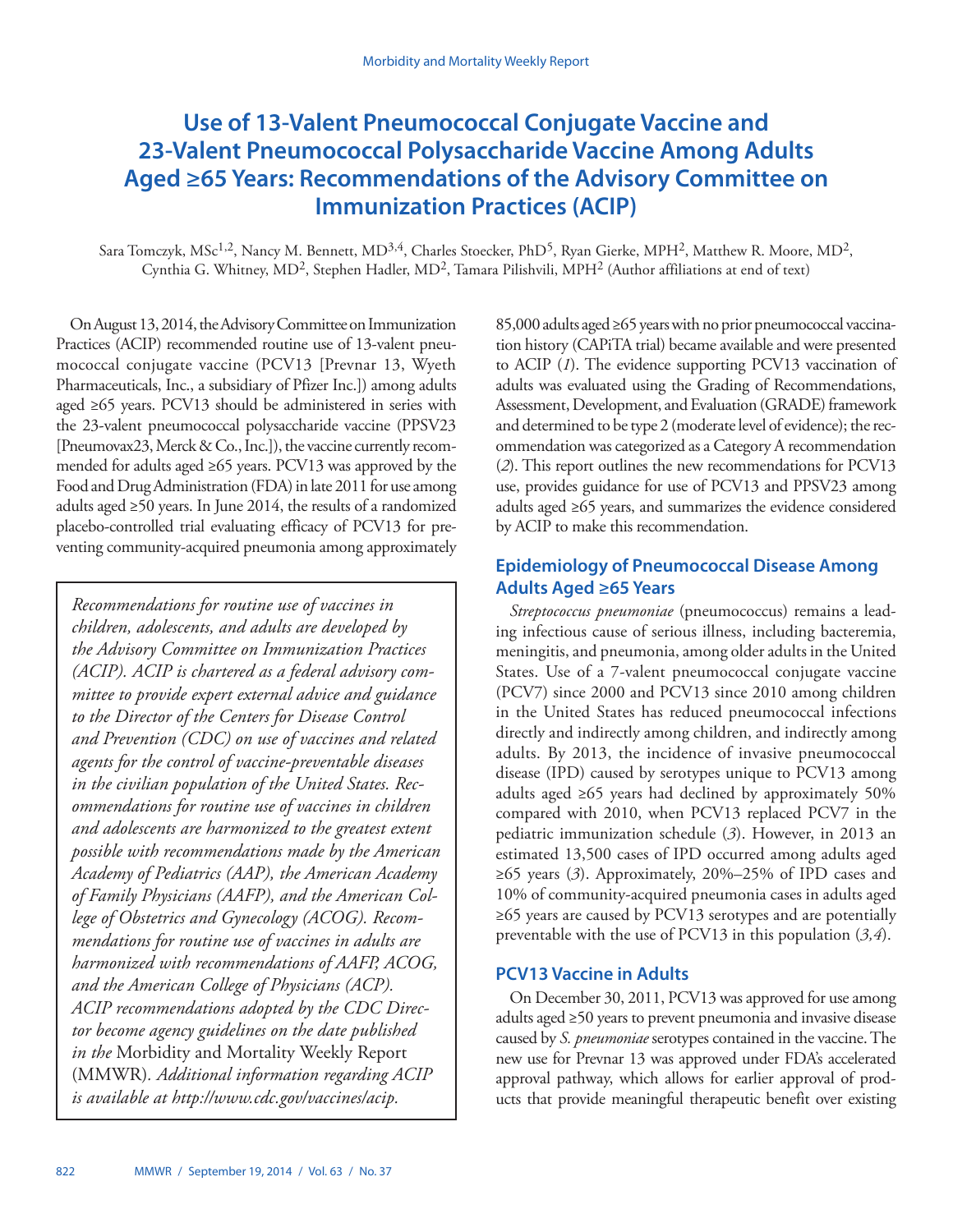treatments for serious and life-threatening illnesses (*5*). FDA defined "meaningful therapeutic benefit over existing treatments" as protection of adults aged  $\geq 50$  years from nonbacteremic pneumococcal pneumonia or nonbacteremic pneumococcal pneumonia combined with protection from IPD (*7*). On June 20, 2012, ACIP recommended routine use of PCV13 for adults aged ≥19 years with immunocompromising conditions, functional or anatomic asplenia, cerebrospinal fluid leak, or cochlear implants (*6*). The ACIP decision to recommend PCV13 use among adults aged ≥65 years was deferred until data became available on 1) the impact of PCV13 use in children on disease in adults (i.e., indirect effects) and 2) the efficacy of PCV13 against noninvasive pneumococcal pneumonia among adults. In accordance with accelerated approval requirements, a randomized placebo-controlled trial (CAPiTA trial) was conducted in the Netherlands among approximately 85,000 adults aged ≥65 years during 2008–2013 to verify and describe further the clinical benefit of PCV13 in the prevention of pneumococcal pneumonia (*1*). The results of the CAPiTA trial demonstrated 45.6% (95% confidence interval  $[CI] = 21.8\% - 62.5\%$  efficacy of PCV13 against vaccine-type pneumococcal pneumonia, 45.0% (CI = 14.2%–65.3%) efficacy against vaccine-type nonbacteremic pneumococcal pneumonia, and  $75.0\%$  (CI =  $41.4\%$ -90.8%) efficacy against vaccine-type IPD among adults aged ≥65 years (*1*).

Two randomized, multicenter, immunogenicity studies conducted in the United States and Europe among older adults showed that PCV13 induced an immune response as good as or better than that induced by PPSV23 (*7,8*). Functional antibody responses were measured 1 month after vaccination using an opsonophagocytic activity (OPA) assay. In adults aged 60–64 years with no prior pneumococcal vaccination, PCV13 elicited OPA geometric mean antibody titers (GMTs) to the 12 serotypes common to both vaccines that were comparable with, or higher than, responses elicited by PPSV23 (*7*). In adults aged ≥70 years who previously had been immunized with a single dose of PPSV23 ≥5 years before enrollment, PCV13 elicited OPA responses that were comparable with those elicited by PPSV23 for two serotypes and higher for 10 serotypes (*8*).

Immunogenicity studies evaluating responses to PCV7 and PPSV23 administered in series showed a better immune response when PCV7 was administered first (*9–12*). An evaluation of immune response after a second pneumococcal vaccination administered 1 year after the initial study doses showed that subjects who received PPSV23 as the initial study dose had lower OPA antibody responses after subsequent administration of PCV13 than those who had received PCV13 as the initial dose followed by a dose of PPSV23, regardless of the level of the initial OPA response to PPSV23 (*9*). Studies evaluating the immune response after a sequence of PCV7 or PCV13

#### What is currently recommended?

In 2010, the Advisory Committee on Immunization Practices (ACIP) approved revised recommendations that all persons should be vaccinated with 23-valent pneumococcal polysaccharide vaccine (PPSV23) at age 65 years. In 2012, ACIP made recommendations for use of 13-valent pneumococcal conjugate vaccine (PCV13) and PPSV23 for adults aged ≥19 years with immunocompromising conditions.

#### Why are the recommendations being modified now?

PCV13 was approved by the Food and Drug Administration in late 2011 for use among adults aged ≥50 years. In June 2014, the results of a randomized placebo-controlled trial showing efficacy of PCV13 against community-acquired pneumonia among approximately 85,000 adults aged ≥65 years became available and were presented to ACIP. The evidence supporting PCV13 vaccination of adults was evaluated using the Grading of Recommendations, Assessment, Development, and Evaluation (GRADE) framework and determined to be type 2 (moderate level of evidence); the recommendation was designated as a Category A recommendation.

#### What are the new recommendations?

Both PCV13 and PPSV23 should be routinely administered in series to all adults aged ≥65 years. The recommendations for routine PCV13 use among adults aged ≥65 years will be reevaluated in 2018 and revised as needed. ACIP recommendations for routine use of PCV13 in adults aged ≥19 years with immunocompromising conditions, functional or anatomic asplenia, cerebrospinal fluid leak, or cochlear implants remain unchanged.

followed by PPSV23 with intervals of 2, 6, and 12 months or 3–4 years demonstrated that after the PPSV23 dose, antibody levels were higher than the pre-PCV baseline, and a noninferior response was observed when compared with post-PCV antibody levels (*9–12*). None of the studies were designed to evaluate the optimal interval between vaccine doses.

Safety of PCV13 was evaluated in approximately 6,000 PPSV23-naïve and PPSV23-experienced adults aged ≥50 years (*13*). Overall incidence of serious adverse events reported within 1 month of an initial study dose of PCV13 or PPSV23 did not differ between the two vaccines and ranged from 0.2% to 1.7%. From 1 to 6 months after an initial study dose, the overall incidence of serious adverse events ranged from 1.2% to 5.8% among persons vaccinated with PCV13 and 2.4% to 5.5% among persons vaccinated with PPSV23. Rates of reported serious adverse events in the treatment groups were similar among studies that enrolled PPSV23-naïve subjects and studies that enrolled PPSV23-experienced subjects. Common adverse reactions reported with PCV13 were pain, redness, and swelling at the injection site; limitation of movement of the arm in which the injection was given; fatigue; headache; chills; decreased appetite; generalized muscle pain; and joint pain. Similar reactions were observed in adults who received PPSV23 (*13*).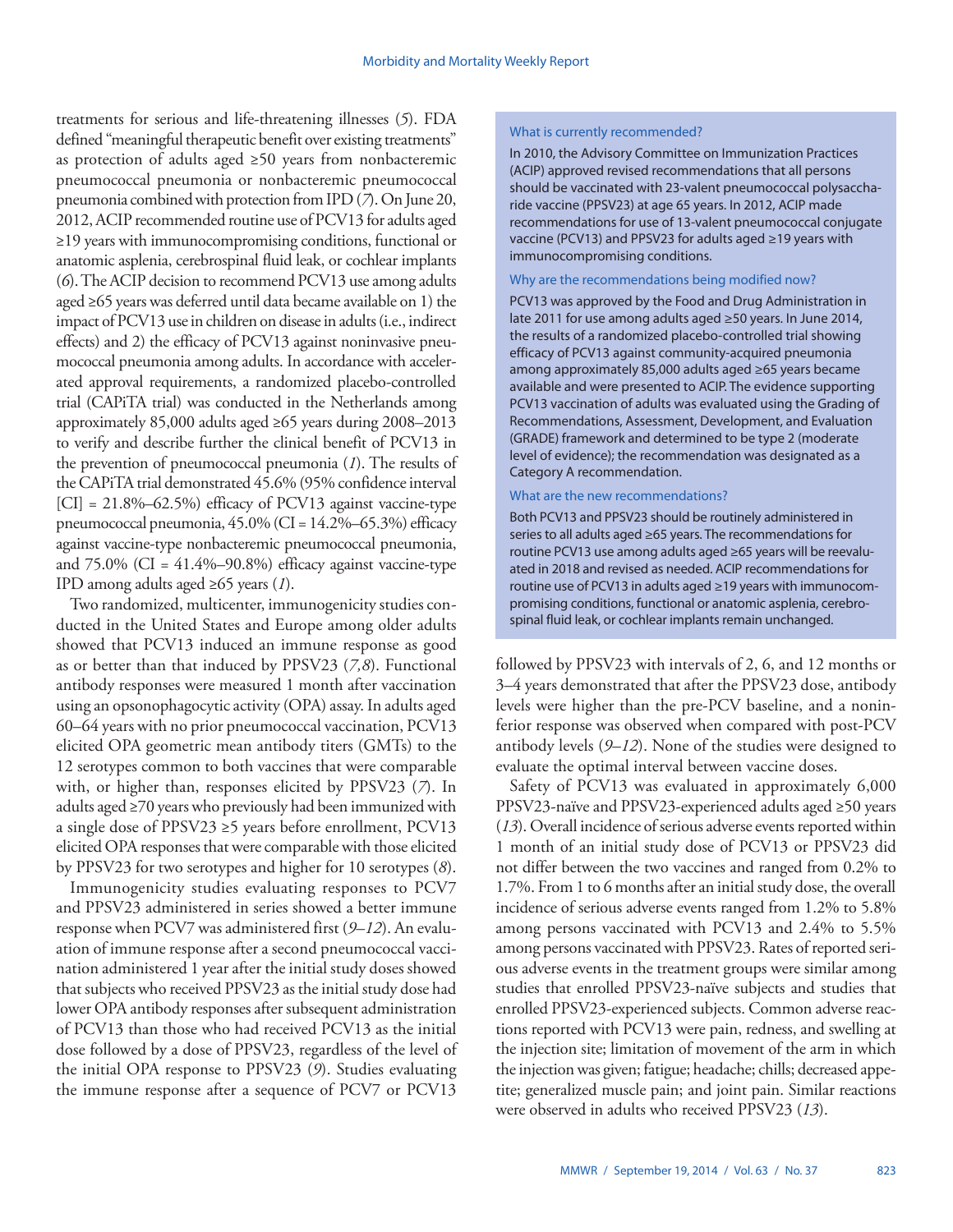Indirect effects from PCV13 use among children, if similar to those observed after PCV7 introduction, might further reduce the remaining burden of adult pneumococcal disease caused by PCV13-types. A preliminary analysis using a probabilistic model following a single cohort of persons aged 65 years demonstrated that adding a dose of PCV13 to the current PPSV23 recommendations for adults aged ≥65 years, compared with current PPSV23 recommendations, would lead to additional health benefits (*14*). This strategy would prevent an estimated 230 cases of IPD and approximately 12,000 cases of community-acquired pneumonia over the lifetime of a single cohort of persons aged 65 years, assuming current indirect effects from the child immunization program and current PPSV23 vaccination coverage among adults aged ≥65 years (approximately 60%). In a setting of fully realized indirect effects assuming the same vaccination coverage, the expected benefits of PCV13 use among this cohort will likely decline to an estimated 160 cases of IPD and 4,500 cases of communityacquired pneumonia averted among persons aged ≥65 years (*14*).

CDC will assess the implementation and impact of the recommendation for PCV13 use among adults aged ≥65 years, including coverage with PCV13 and PPSV23, and impact of PCV13 on vaccine-type IPD burden and community-acquired pneumonia. Monitoring disease trends among adults who do not receive PCV13 might help quantify indirect effects and the long-term utility of routine PCV13 use among adults. ACIP will be updated routinely on changes in the burden of IPD and community-acquired pneumonia among adults during the next 3 years to determine the need for revisions to the adult PCV13 recommendations.

## **PPSV23 in Adults**

A single dose of PPSV23 is recommended for routine use in the United States among adults aged ≥65 years (*15*). Effectiveness of PPSV23 in preventing IPD in adults has been demonstrated, but the data on the effectiveness of this vaccine in preventing noninvasive pneumococcal pneumonia among adults aged ≥65 years have been inconsistent. PPSV23 contains 12 serotypes in common with PCV13 and 11 additional serotypes. In 2013, 38% of IPD among adults aged ≥65 years was caused by serotypes unique to PPSV23 (*3*). Given the high proportion of IPD caused by serotypes unique to PPSV23, broader protection is expected to be provided through use of both PCV13 and PPSV23 in series. ACIP considered multiple factors when determining the optimal interval between a dose of PCV13 and PPSV23, including immune response, safety, the risk window for protection against disease caused by serotypes unique to PPSV23, as well as timing for the next visit to the vaccination provider.

## **ACIP Recommendations for PCV13 and PPSV23 Use**

Both PCV13 and PPSV23 should be administered routinely in series to all adults aged ≥65 years (Box).

**Pneumococcal vaccine-naïve persons.** Adults aged ≥65 years who have not previously received pneumococcal vaccine or whose previous vaccination history is unknown should receive a dose of PCV13 first, followed by a dose of PPSV23. The dose of PPSV23 should be given 6–12 months after a dose of PCV13. If PPSV23 cannot be given during this time window, the dose of PPSV23 should be given during the next visit. The two vaccines should not be coadministered, and the minimum acceptable interval between PCV13 and PPSV23 is 8 weeks.

**Previous vaccination with PPSV23.** Adults aged ≥65 years who have previously received ≥1 doses of PPSV23 also should receive a dose of PCV13 if they have not yet received it. A dose of PCV13 should be given ≥1 year after receipt of the most recent PPSV23 dose. For those for whom an additional dose of PPSV23 is indicated, this subsequent PPSV23 dose should be given 6–12 months after PCV13 and ≥5 years after the most recent dose of PPSV23 (*15*).

**Potential Time-Limited Utility of Routine PCV13 Use Among Adults ≥65 Years.** The recommendations for routine PCV13 use among adults aged ≥65 years will be reevaluated in 2018 and revised as needed.

ACIP recommendations for routine use of PCV13 in adults aged ≥19 years with immunocompromising conditions, functional or anatomic asplenia, cerebrospinal fluid leak, or cochlear implants remain unchanged (*6*).

## **Coadministration with Other Vaccines**

Concomitant administration of PCV13 and trivalent inactivated influenza vaccine (TIV) has been demonstrated to be immunogenic and safe. PCV13 can be coadministered with TIV in an adult immunization program. However, a randomized doubleblind trial found slightly lower pneumococcal serotype–specific geometric mean concentrations and lower proportion achieving at least a fourfold rise in hemagglutination inhibition assay titer for one of three influenza subtypes (influenza A[H3N2]) with PCV13 plus TIV compared with PCV13 alone or TIV alone among adults aged ≥65 years (*16*). Currently, no data are available on coadministration with other vaccines (e.g., tetanus, diphtheria, and acellular pertussis vaccine or zoster vaccine) among adults.

## **Precautions and Contraindications**

Before administering PCV13, vaccination providers should consult the package insert for precautions, warnings, and contraindications. Vaccination with PCV13 is contraindicated in persons known to have a severe allergic reaction (e.g., anaphylaxis) to any component of PCV13 or PCV7 or to any diphtheria toxoid–containing vaccine.

Adverse events occurring after administration of any vaccine should be reported to the Vaccine Adverse Event Reporting System (VAERS). Reports can be submitted to VAERS online, by fax,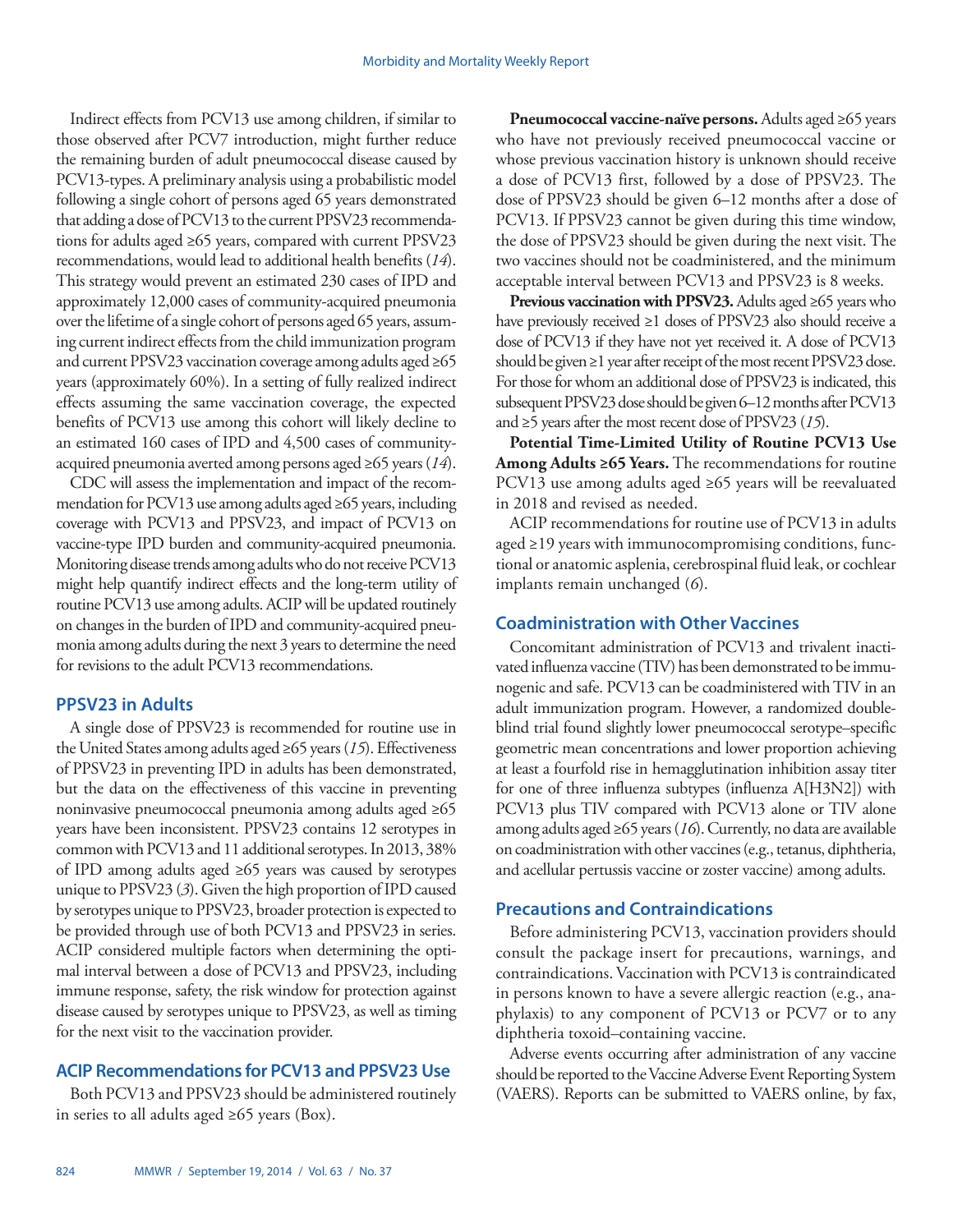#### **BOX. Sequential administration and recommended intervals for PCV13 and PPSV23 for adults aged ≥65 years — Advisory Committee on Immunization Practices, United States**



or by mail. Additional information about VAERS is available by telephone (1-800-822-7967) or online (<http://vaers.hhs.gov>).

#### **Acknowledgments**

ACIP members (membership roster for July 2014–June 2015 available at [http://www.cdc.gov/vaccines/acip/committee/members](http://www.cdc.gov/vaccines/acip/committee/members-archive.html)[archive.html](http://www.cdc.gov/vaccines/acip/committee/members-archive.html)). ACIP Pneumococcal Work Group.

#### **References**

1. Bonten M, Bolkenbaas M, Huijts S, et al. Community Acquired Pneumonia Immunization Trial in Adults (CAPiTA). Abstract no. 0541. Pneumonia 2014;3:95. Available at [https://pneumonia.org.au/public/journals/22/](https://pneumonia.org.au/public/journals/22/PublicFolder/ABSTRACTBOOKMASTERforwebupdated20-3-14.pdf) [PublicFolder/ABSTRACTBOOKMASTERforwebupdated20-3-14.pdf](https://pneumonia.org.au/public/journals/22/PublicFolder/ABSTRACTBOOKMASTERforwebupdated20-3-14.pdf).

- 2. Advisory Committee on Immunization Practices. GRADE tables: 2014. Atlanta, GA: US Department of Health and Human Services, CDC; 2014. Available at [http://www.cdc.gov/vaccines/acip/recs/grade/pneumo-vac-adult.html.](http://)
- 3. Active Bacterial Core Surveillance (ABCs): Emerging Infections Program Network. Unpublished data (2013). Atlanta, GA: US Department of Health and Human Services, CDC; 2013.
- 4. Grijalva C, Wunderink R, Williams D, et al. Distribution of pneumococccal serotypes detected through urine analysis among US adults hospitalized with pneumonia after introduction of PCV13. Proceedings of the International Symposium on Pneumococci and Pneumococcal Diseases 2014; Hyderabad, India. Available at [http://www2.kenes.com/isppd2014/](http://www2.kenes.com/isppd2014/scientific/documents/isppd-9%20abstract%20book.pdf) [scientific/documents/isppd-9%20abstract%20book.pdf.](http://www2.kenes.com/isppd2014/scientific/documents/isppd-9%20abstract%20book.pdf)
- 5. Food and Drug Administration. FDA expands use of Prevnar 13 vaccine for people ages 50 and older. Silver Spring, MD: US Department of Health and Human Services; Food and Drug Administration; 2011. Available at [http://](http://www.fda.gov/newsevents/newsroom/pressannouncements/ucm285431.htm) [www.fda.gov/newsevents/newsroom/pressannouncements/ucm285431.htm.](http://www.fda.gov/newsevents/newsroom/pressannouncements/ucm285431.htm)
- 6. CDC. Use of 13-valent pneumococcal conjugate vaccine and 23-valent pneumococcal polysaccharide vaccine for adults with immunocompromising conditions: recommendations of the Advisory Committee on Immunization Practices (ACIP). MMWR 2012;61:816–9.
- 7. Jackson LA, Gurtman A, van Cleeff M, et al. Immunogenicity and safety of a 13-valent pneumococcal conjugate vaccine compared to a 23-valent pneumococcal polysaccharide vaccine in pneumococcal vaccine-naive adults. Vaccine 2013;31:3577–84.
- 8. Jackson LA, Gurtman A, Rice K, et al. Immunogenicity and safety of a 13-valent pneumococcal conjugate vaccine in adults 70 years of age and older previously vaccinated with 23-valent pneumococcal polysaccharide vaccine. Vaccine 2013;31:3585–93.
- 9. Greenberg RN, Gurtman A, Frenck RW, et al. Sequential administration of 13-valent pneumococcal conjugate vaccine and 23-valent pneumococcal polysaccharide vaccine in pneumococcal vaccine–naïve adults 60–64 years of age. Vaccine 2014;32:2364–74.
- 10. Jackson LA, Gurtman A, van Cleeff M, et al. Influence of initial vaccination with 13-valent pneumococcal conjugate vaccine or 23-valent pneumococcal polysaccharide vaccine on anti-pneumococcal responses following subsequent pneumococcal vaccination in adults 50 years and older. Vaccine 2013;31:3594–602.
- 11. Goldblatt D, Southern J, Andrews N, et al. The immunogenicity of 7-valent pneumococcal conjugate vaccine versus 23-valent polysaccharide vaccine in adults aged 50–80 years. Clin Infect Dis 2009;49:1318–25.
- 12. Miernyk KM, Butler JC, Bulkow LR, et al. Immunogenicity and reactogenicity of pneumococcal polysaccharide and conjugate vaccines in Alaska Native adults 55–70 years of age. Clin Infect Dis 2009;49:241–8.
- 13. Food and Drug Administration. Vaccines and Related Biological Products Advisory Committee (VRBPAC) adult indication briefing document: Prevnar 13. Silver Spring, MD: US Department of Health and Human Services; Food and Drug Administration; 2011. Available at [http://www.fda.gov/downloads/advisorycommittees/](http://www.fda.gov/downloads/advisorycommittees/committeesmeetingmaterials/bloodvaccinesandotherbiologics/vaccinesandrelatedbiologicalproductsadvisorycommittee/ucm279680.pdf) [committeesmeetingmaterials/bloodvaccinesandotherbiologics/](http://www.fda.gov/downloads/advisorycommittees/committeesmeetingmaterials/bloodvaccinesandotherbiologics/vaccinesandrelatedbiologicalproductsadvisorycommittee/ucm279680.pdf) [vaccinesandrelatedbiologicalproductsadvisorycommittee/](http://www.fda.gov/downloads/advisorycommittees/committeesmeetingmaterials/bloodvaccinesandotherbiologics/vaccinesandrelatedbiologicalproductsadvisorycommittee/ucm279680.pdf) [ucm279680.pdf](http://www.fda.gov/downloads/advisorycommittees/committeesmeetingmaterials/bloodvaccinesandotherbiologics/vaccinesandrelatedbiologicalproductsadvisorycommittee/ucm279680.pdf).
- 14. Stoecker C. Incremental cost-effectiveness of modifying PPSV and PCV recommendations for adults age 50 and over. Presented at the Advisory Committee on Immunization Practices June 25, 2014 meeting, Atlanta, GA; 2014. Available at [http://www.cdc.gov/vaccines/acip/meetings/](http://www.cdc.gov/vaccines/acip/meetings/downloads/slides-2014-06/pcv13-02-stoecker.pdf) [downloads/slides-2014-06/pcv13-02-stoecker.pdf.](http://www.cdc.gov/vaccines/acip/meetings/downloads/slides-2014-06/pcv13-02-stoecker.pdf)
- 15. CDC. Updated recommendations for prevention of invasive pneumococcal disease among adults using the 23-valent pneumococcal polysaccharide vaccine (PPSV23). MMWR 2010;59:1102–6.
- 16. Schwarz TF, Flamaing J, Rümke HC, et al. A randomized, double-blind trial to evaluate immunogenicity and safety of 13-valent pneumococcal conjugate vaccine given concomitantly with trivalent influenza vaccine in adults aged ≥65 years. Vaccine 2011;29:5195–202.

<sup>1</sup>Epidemic Intelligence Service, CDC; 2National Center for Immunization and Respiratory Diseases, CDC; 3Pneumococcal Vaccines Working Group, Advisory Committee on Immunization Practices; <sup>4</sup>School of Medicine and Dentistry, University of Rochester Medical Center, Rochester, New York; 5Department of Global Health Systems and Development, Tulane University of Public Health and Tropical Medicine, New Orleans, Louisiana (Corresponding author: Tamara Pilishvili, [tdp4@cdc.gov](mailto:tdp4@cdc.gov), 404-639-3585)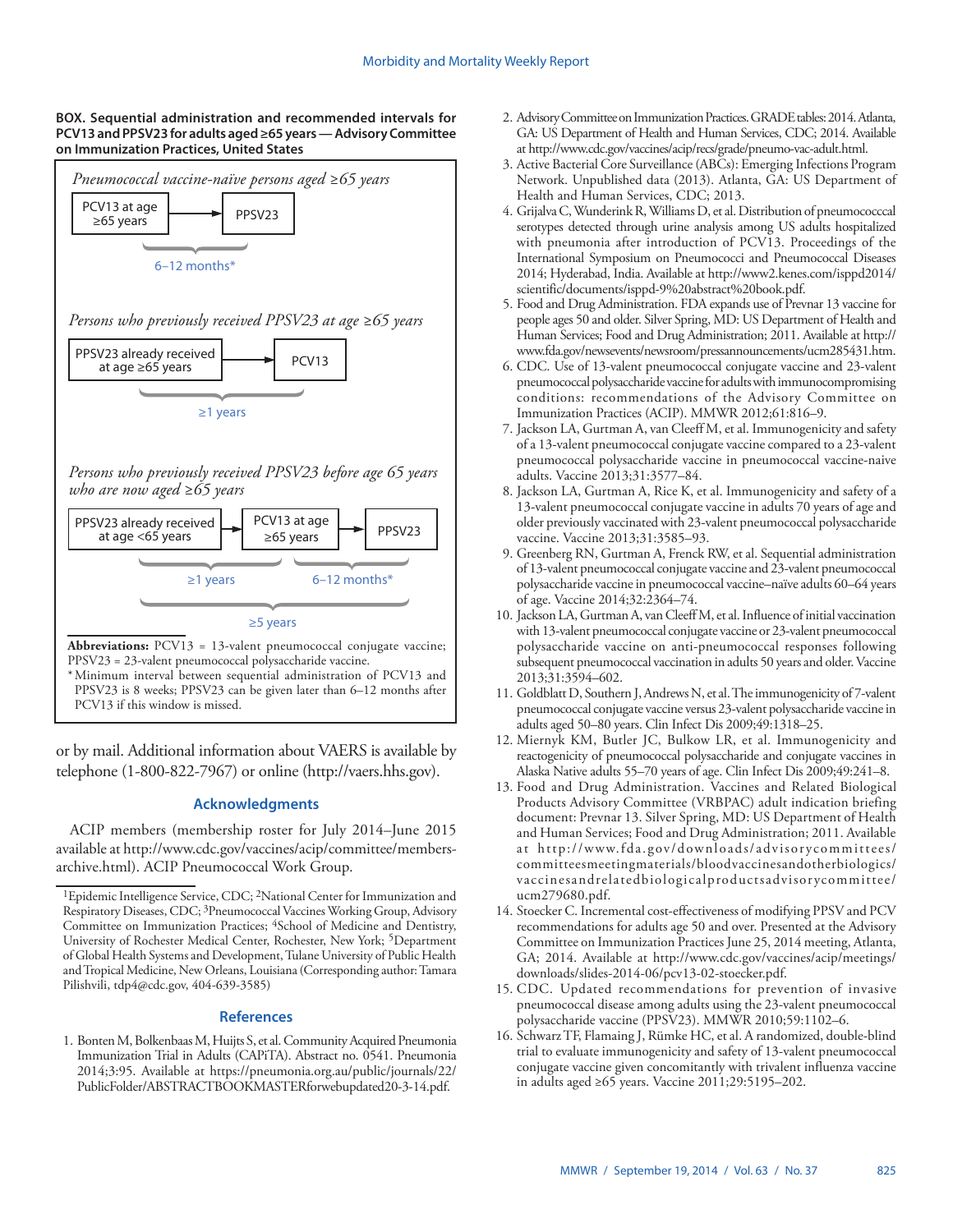## <span id="page-21-0"></span>*Announcement*

## **Now Available Online: Final 2013–14 Influenza Vaccination Coverage Estimates for Selected Local Areas, States, and the United States**

Final 2013–14 influenza season vaccination coverage estimates are now available online at FluVaxView [\(http://www.cdc.](http://www.cdc.gov/flu/fluvaxview) [gov/flu/fluvaxview\)](http://www.cdc.gov/flu/fluvaxview). The online information includes estimates of the cumulative percentage of persons vaccinated by the end of each month, from July 2013 through May 2014, for select local areas, each state, each U.S. Department of Health and Human Services region, and the United States overall.

Analyses were conducted using National Immunization Survey influenza vaccination data for children aged 6 months–17 years and Behavioral Risk Factor Surveillance System data for adults aged ≥18 years. Estimates are provided by age group and race/ ethnicity. These estimates are presented in an interactive report ([http://www.cdc.gov/flu/fluvaxview/interactive.htm\)](http://www.cdc.gov/flu/fluvaxview/interactive.htm) and complemented by an online summary report [\(http://www.cdc.](http://www.cdc.gov/flu/fluvaxview/coverage-1314estimates.htm) [gov/flu/fluvaxview/coverage-1314estimates.htm](http://www.cdc.gov/flu/fluvaxview/coverage-1314estimates.htm)).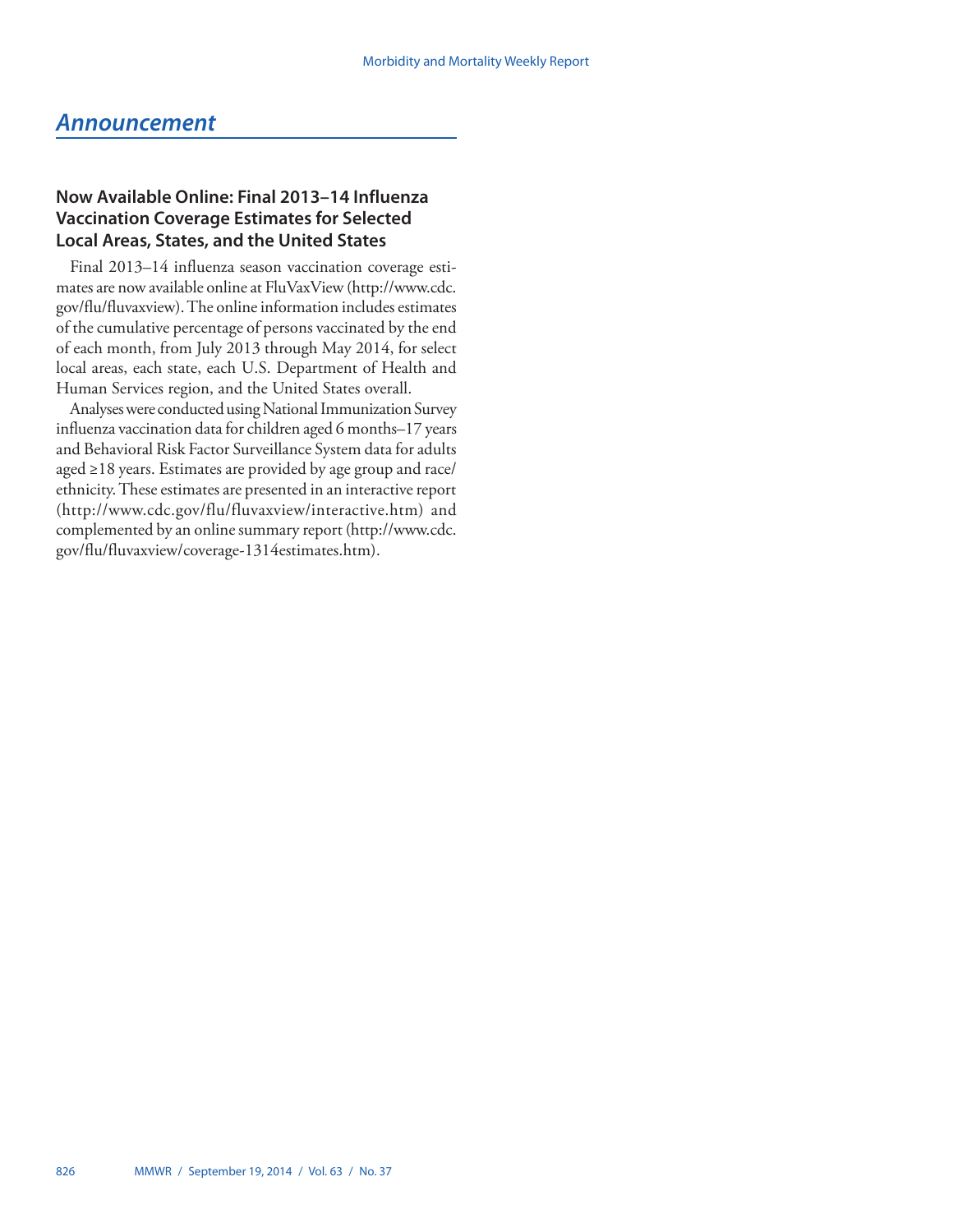#### FROM THE NATIONAL CENTER FOR HEALTH STATISTICS

## <span id="page-22-0"></span>**Age-Adjusted Death Rates\* for Heart Disease and Cancer,† by Sex — United States, 1980–2011**



<sup>\*</sup> Per 100,000 population.

† As the underlying cause of death, heart disease is coded as 390–398, 402, and 404–429 for the period 1980–1998, and I00–I09, I11, I13, and I20–I51 for 1999–2011. As the underlying cause of death, cancer is coded as 140–208 for the period 1980–1998 and C00–C97 for 1999–2011, based on the *International Classification of Diseases, Ninth and Tenth Revisions*.

During 1980–2011, age-adjusted death rates for heart disease in males and females decreased steadily. The rate decreased 59.5% for males and 56.8% for females. In contrast, the rate from cancer first increased 3.4% for males and 5.3% for females during 1980–1990 and then decreased 27.2% for males and 18.0% for females by 2011. For females, the rates for cancer (147.4 per 100,000 population) surpassed the rates for heart disease (146.6) in 2009. The death rate for heart disease in males remained slightly higher (218.1) than the death rate for cancer (204.0) in 2011.

**Source:** National Vital Statistics System. Mortality public use data files, 1980–2011. Available at [http://www.cdc.gov/nchs/data\\_access/](http://www.cdc.gov/nchs/data_access/vitalstatsonline.htm) [vitalstatsonline.htm.](http://www.cdc.gov/nchs/data_access/vitalstatsonline.htm)

**Reported by:** Jiaquan Xu, MD, [jax4@cdc.gov](mailto:jax4@cdc.gov), 301-458-4086.